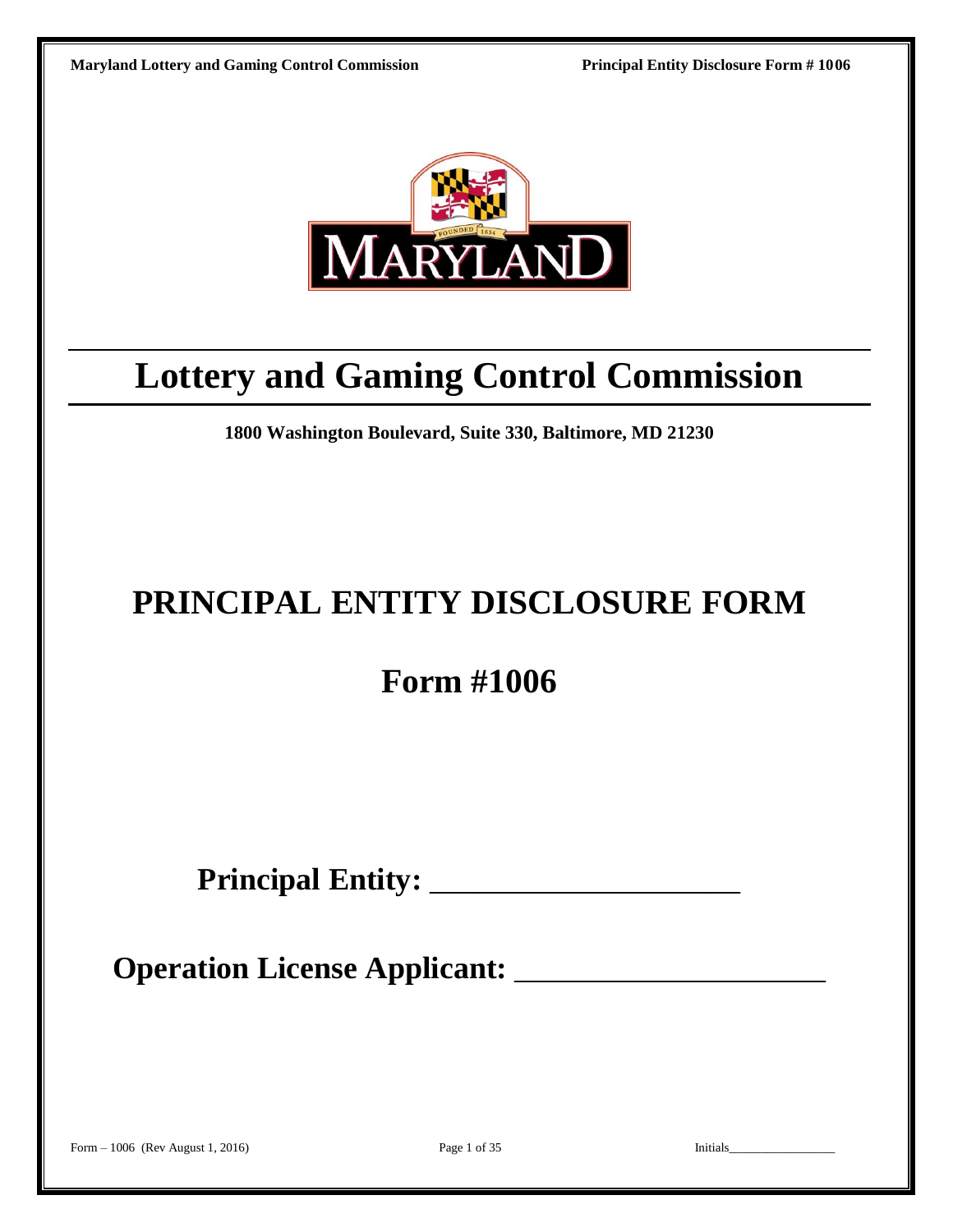# **TABLE OF CONTENTS**

|                  | Page #                                                                                                                                                                                          |           |
|------------------|-------------------------------------------------------------------------------------------------------------------------------------------------------------------------------------------------|-----------|
| <b>Section A</b> |                                                                                                                                                                                                 | 3         |
| <b>Section B</b> |                                                                                                                                                                                                 | 4         |
| <b>Section C</b> |                                                                                                                                                                                                 |           |
| <b>Section D</b> |                                                                                                                                                                                                 |           |
| D.1              |                                                                                                                                                                                                 | 6         |
| D.2              |                                                                                                                                                                                                 | 6         |
| D.3              |                                                                                                                                                                                                 | 6         |
| D.4              |                                                                                                                                                                                                 | 6         |
| D.5              |                                                                                                                                                                                                 | 7         |
| D.6              |                                                                                                                                                                                                 | 8         |
| D.7              |                                                                                                                                                                                                 | 8         |
| D.8              |                                                                                                                                                                                                 | 8         |
| D.9              |                                                                                                                                                                                                 | <b>10</b> |
| D.10             |                                                                                                                                                                                                 | <b>10</b> |
|                  | D.11 Anti-Trust, Trade Regulation & Securities Judgments; Statutory and Regulatory                                                                                                              |           |
|                  |                                                                                                                                                                                                 | <b>10</b> |
|                  |                                                                                                                                                                                                 | <b>10</b> |
|                  |                                                                                                                                                                                                 | 11        |
|                  |                                                                                                                                                                                                 | 11        |
| <b>Section E</b> |                                                                                                                                                                                                 | 13        |
|                  |                                                                                                                                                                                                 | 13        |
|                  |                                                                                                                                                                                                 | 30        |
|                  |                                                                                                                                                                                                 | 31        |
|                  |                                                                                                                                                                                                 | 32        |
|                  |                                                                                                                                                                                                 | 33        |
| <b>Section F</b> |                                                                                                                                                                                                 | 34        |
|                  | Mail or deliver the completed Principal Entity Disclosure Form via secure trackable means to:                                                                                                   |           |
|                  | <b>Maryland Lottery and Gaming Control Agency</b><br><b>Attn: Casino Licensing and Background Investigation Division</b><br>1800 Washington Blvd, Suite 330<br><b>Baltimore, Maryland 21230</b> |           |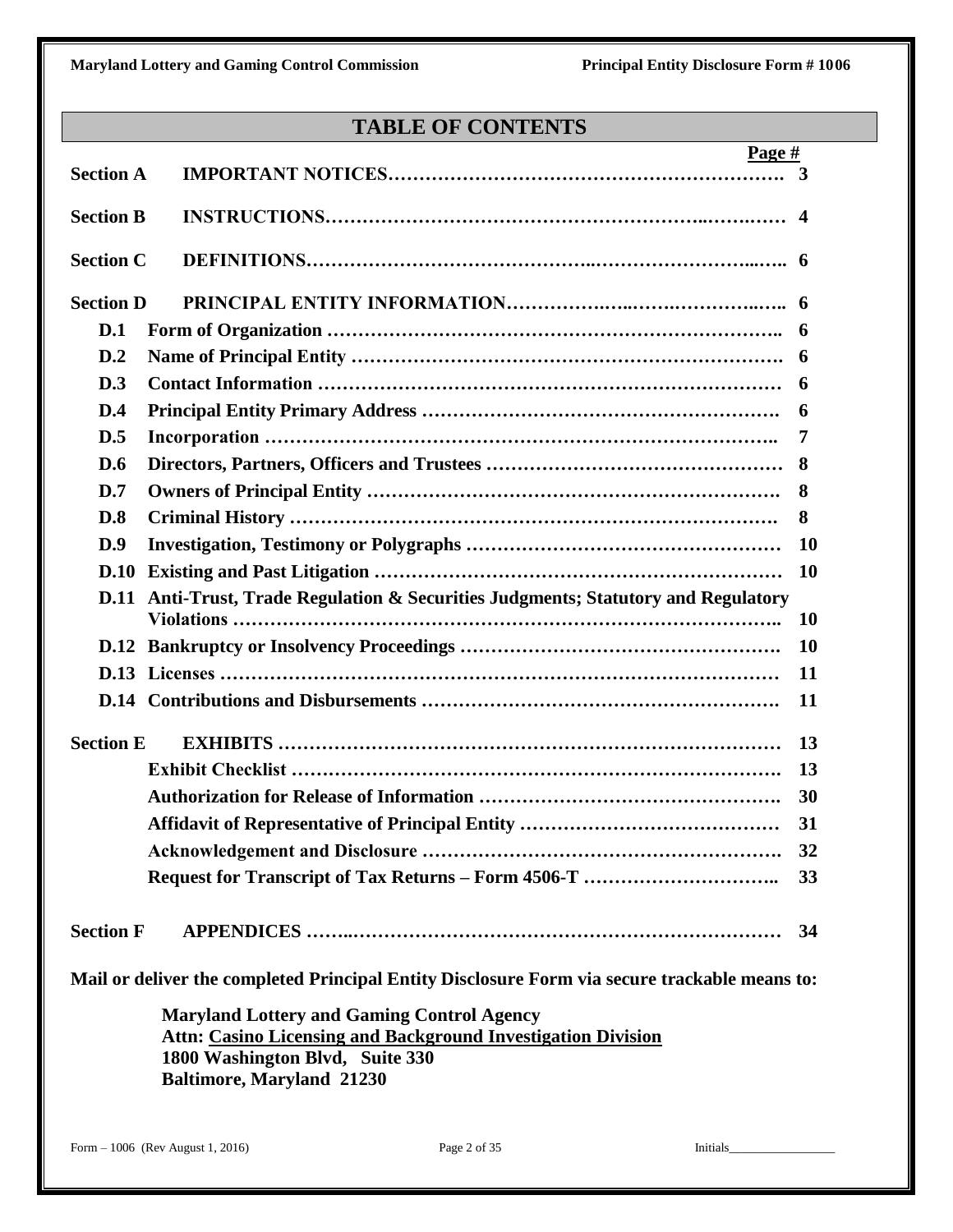# **SECTION A - IMPORTANT NOTICES**

- **A.1 This form is an official document of the Maryland Lottery and Gaming Control Commission ("Commission"). It may not be altered or changed, except to insert the information that is required. Any alteration or change to this document may cause this application or your license to be delayed or denied.**
- **A.2** The burden of proving qualifications is at all times on the Principal Entity. The Principal Entity accepts any and all risk of adverse public notice, embarrassment, criticism, emotional distress or financial loss that may result from any action with respect to this application. The Principal Entity expressly waives any and all claims for damages as result thereof. Information not called for in this form or in addition to that which is provided in response to this form may be requested. The Principal Entity shall provide all information, documents, materials and certifications at the Principal Entity's expense.
- **A.3** The Principal Entity *must* make complete, accurate and truthful statements and include all material facts. Any misrepresentations, failure to provide any requested information, or failure to meet any other requirement as set out in law or regulation may result in the denial of the application; revocation of any license issued; and may subject the Principal Entity to civil and/or criminal penalties.
- **A.4** The background investigation of the Principal Entity shall be conducted as part of the background investigation of the Video Lottery Terminal Operation License Applicant ("Applicant"). The Applicant is responsible for payment of the administrative costs associated with the Principal Entity's background investigation; however, the Applicant and the Principal Entity may arrange to allocate those costs between them.
- **A.5** The Principal Entity is under a continuing duty to **promptly** disclose any changes in the information provided in the application, as well as all changes to any of the materials submitted at the request of the Commission. The duty to make such additional disclosures shall continue throughout any period of the license that is granted by the Commission.
- **A.6** The Principal Entity shall **promptly** provide written notification to the Commission of any corrections or changes to this application once submitted or to any of the materials submitted at the request of the Commission.
- **A.7** All notices regarding the application will be sent to the address provided by the Principal Entity on this form. The Principal Entity must immediately notify the Commission of any change of address.
- **A.8** Any attempt by the Principal Entity to withdraw or retract this Disclosure Form may jeopardize the Applicant's application, and the Principal Entity shall be solely responsible for the consequences of such action.
- **A.9** All submissions with and for this application become the property of the Commission and **will not** be returned.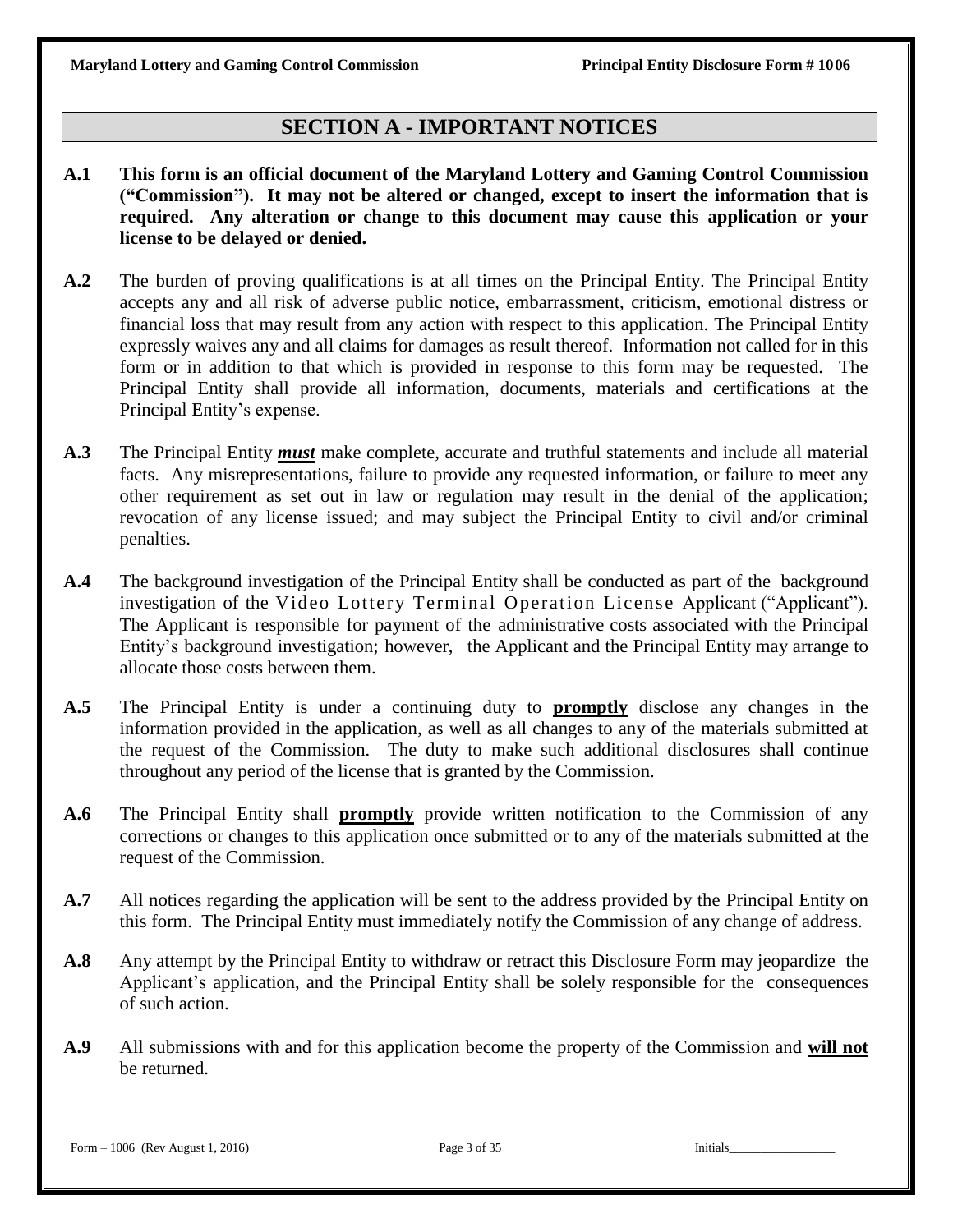- **A.10** A completed application with all of the original signatures, initials, and notarization must be submitted to the Maryland Lottery and Gaming Control Agency's Casino Licensing and Background Investigation Division. A copy of the completed application must be forwarded on the electronic storage device described in **A.12** and **A.13**.
- **A.11** The Principal Entity must provide all accompanying documentation, attachments, appendices and/or supporting documents, (such as business formation papers and tax returns) on a password protected, electronic storage device, such as a CD or 'thumb drive', in .*pdf* **format**. The application and each document must be saved as **separate** .*pdf* files (not one continuous .*pdf*), and each file must be identified by name or designated exhibit number.
- **A.12** The Principal Entity is required to mail, send or transmit the password to the Licensing Division in a timely fashion. The Principal Entity should forward the password **separately** from the application.
- **A.13** The Maryland Lottery and Gaming Control Agency's Casino Licensing and Background Investigation Division is referred to, throughout this application, as the "Licensing Division".

# **SECTION B - INSTRUCTIONS**

**The instructions for this Disclosure Form apply to any Principal Entity of an Applicant for a video lottery license under Subtitle 9-1a of the State Government Article ("SG") of the Annotated Code of Maryland.**

- **B.1** This Principal Entity Disclosure Form must be submitted for each Principal Entity of an Applicant for a video lottery license that meets the definition of "Principal Entity" in the Consolidated Definitions. See, Section D.
- **B.2** Read each question carefully. Answer each and every question completely. **Do not leave blank spaces.** If a question does not apply, write "Does not apply" or "N/A." If the correct answer to a particular question is "None," write "None."
- **B.3** All entries on the form must be typed or printed in block lettering. Initials or signatures must be in handwriting, unless otherwise stated by the Commission, by the person providing the information. If the answers are not legible, the application may not be accepted. Do not misstate or omit any material fact(s). All information is subject to verification. False or misleading information is grounds for the Commission to deny the application, or to suspend or revoke the license.
- **B.4** The Principal Entity, if it is an individual, **must initial each page**, or if the Principal Entity is not an individual, the person authorized to complete the form on behalf of the Principal Entity (**Exhibit 13**) **must initial each page** as provided in lower right-hand corner. The Principal Entity is attesting to the accuracy and completeness of the information contained on that page and that they have read the page.
- **B.5** If additional pages are required in order to answer any question, additional pages may be utilized and must be attached to the form. Be sure to indicate the number(s) of the question(s) being answered and initial each additional page. Some schedules may require disclosure of information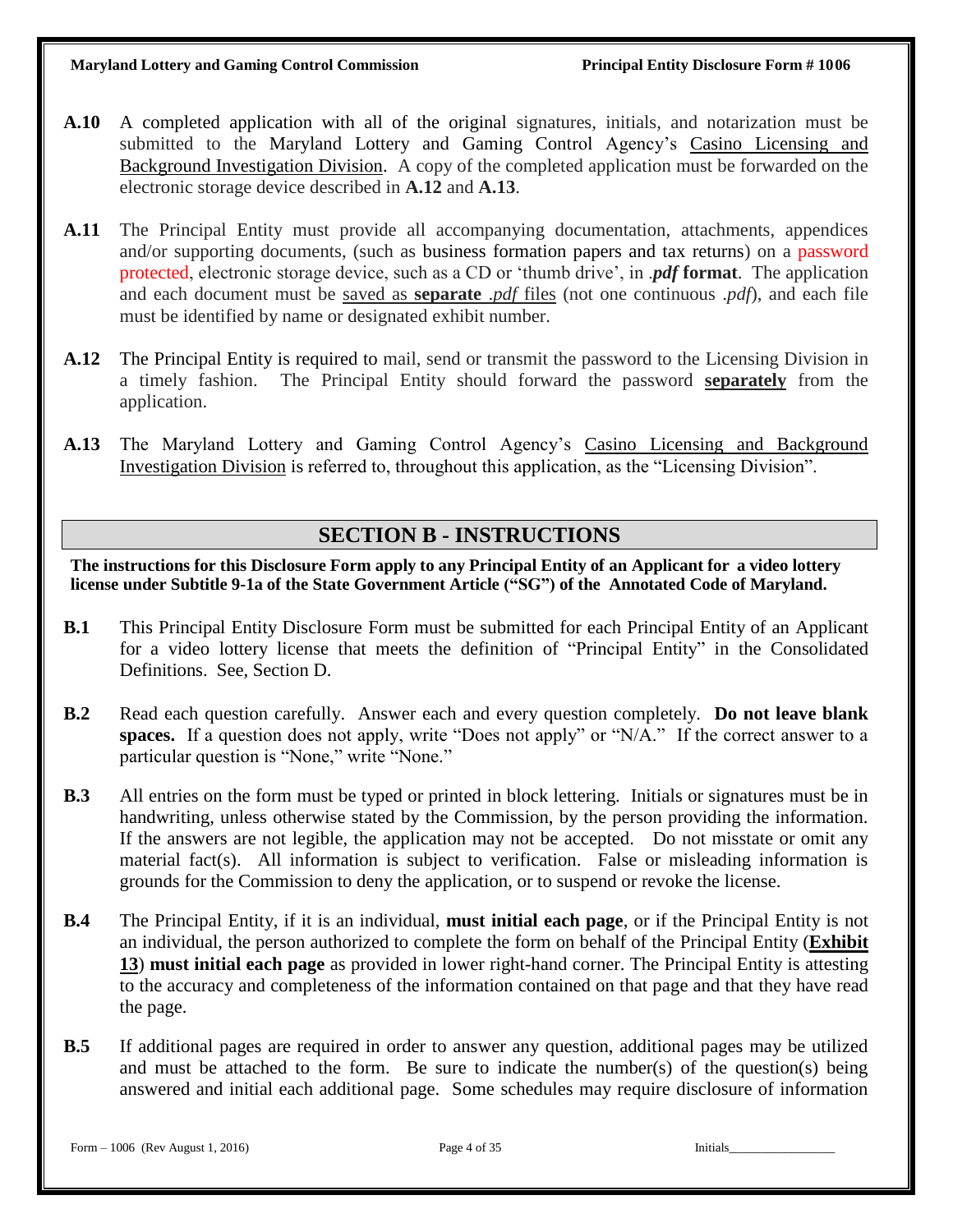for more than one individual or entity or type of information. If there are multiple disclosures, make additional copies of the blank schedule and complete it for each individual or entity.

- **B.6** All required documentation, such as business formation papers, tax returns and appendices, as well as the application forms that comprise an application package for a license, as listed above, **must** be submitted at the time of filing this form as described in **A.12** and **A.13**.
- **B.7** Give specific attention to the clear identification of those portions of this Form that the Principal Entity deems confidential, proprietary commercial information or trade secrets, and provide justification of why such materials, upon request, should not be disclosed by the State pursuant to the Public Information Act ("PIA"), Title 10, Subtitle 6, State Government Article, Annotated Code of Maryland. Confidential information supplied shall be revealed in the course of the necessary administration of this application. A blanket statement by a Principal Entity that its entire application is confidential, proprietary commercial information or a trade secret is unacceptable. Applications shall be open to public inspection only after award of a license has been made, to the extent permitted by the PIA. The Principal Entity is advised that, upon request for this information from a third party, the Commission will make an independent determination whether the information may be disclosed. A Principal Entity or licensee waives any liability of the State of Maryland, and its employees and agents, the Commission, and the Maryland State Lottery and Gaming Control Agency for any damages resulting from any disclosure or publication in any manner.

When the Agency receives a PIA request, Staff retrieves and compiles all records that are responsive to the request. "Records" means all papers, emails, notes, recordings, maps, plans, forms, etc. After Staff compiles all responsive records, the Office of the Attorney General (OAG) reviews the request and the records, and makes a legal determination as to whether the records may be released. Additionally, when the Agency receives a request for records of an entity that holds a gaming-related license, or a vendor registration or certification, Agency Staff or the OAG typically advise the entity of the request and our anticipated response. The entity may file litigation to prevent the Agency from releasing records it wants kept confidential.

- **B.8** The Commission may request additional financial and other information as needed.
- **B.9** Principal Entities replying to a casino's request for proposal (RFP) must submit the original application along with the original bid that is submitted in response to the RFP. A copy of this application, copies of all forms accompanying the application and a copy of the proposal shall be submitted as described in **A.12** and **A.13**.
- **B.10** Attach proof of registration with the Maryland Department of Assessments and Taxation (MD SDAT) to do business within the State. A "Certificate of Good Standing" must be obtained from MD SDAT (**not** from the Maryland Comptroller's Office). A Principal Entity will need to determine if the company's status is listed as in "Good Standing" by checking the following: **<http://sdat.resiusa.org/ucc-charter/Pages/CharterSearch/default.aspx>**. Assistance with this process may be obtained from: **<http://dat.maryland.gov/Pages/default.aspx>** or by sending email inquiries to **[charterhelp@dat.state.md.us](mailto:charterhelp@dat.state.md.us)** if necessary. Submit documentation in the manner described in **A.12** and **A.13,** as a **separate** .*pdf* file, labeled as "**MD SDAT"**.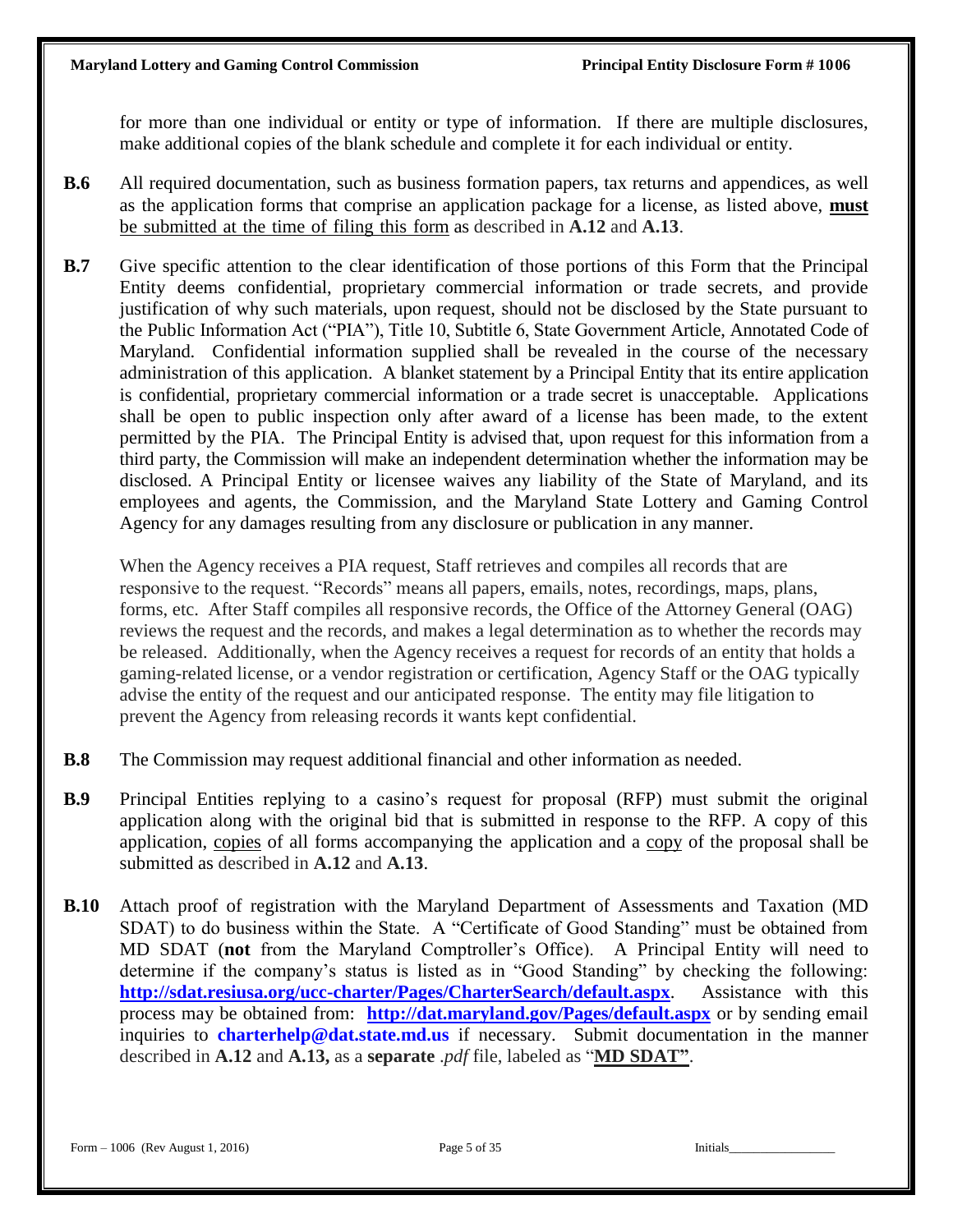# **SECTION C - DEFINITIONS**

Please refer to the list of Consolidated Definitions applicable to all video lottery license applications, which is available on the website of the Maryland Lottery and Gaming Control Agency's website: [http://gaming.mdlottery.com/licensing/.](http://gaming.mdlottery.com/licensing/)

# **SECTION D – PRINCIPAL ENTITY INFORMATION**

| D.1                                                                | <b>NAME OF PRINCIPAL ENTITY *</b>    |                                                                                                                                |
|--------------------------------------------------------------------|--------------------------------------|--------------------------------------------------------------------------------------------------------------------------------|
| with a State or Federal Government.                                |                                      | * As it is written on the Articles of Incorporation, By-Laws, Charter, partnership agreement or other official documents filed |
| $D / B / A$ or Trade Name(s):                                      |                                      |                                                                                                                                |
| D.2                                                                |                                      | PRINCIPAL ENTITY'S FORM OF ORGANIZATION                                                                                        |
| Check one:                                                         |                                      |                                                                                                                                |
| $\Box$ Sole Proprietorship<br>$\Box$ Partnership                   | □ Limited Partnership                | $\Box$ C-Corporation $\Box$ Limited Liability Company                                                                          |
| $\Box$ S-Corporation $\Box$ Trust                                  |                                      |                                                                                                                                |
| D.3                                                                |                                      | POINT-OF-CONTACT FOR PRINCIPAL ENTITY                                                                                          |
| Name                                                               |                                      | Title / Position within the company                                                                                            |
| Email address                                                      | Telephone number                     | Fax number                                                                                                                     |
|                                                                    |                                      |                                                                                                                                |
| D.4                                                                |                                      | PRINCIPAL ENTITY'S PRINCIPAL ADDRESS                                                                                           |
| <b>Address Line 2</b><br><b>City</b>                               | <b>State</b>                         | Zip code                                                                                                                       |
|                                                                    |                                      |                                                                                                                                |
| Country                                                            | <b>Telephone Number</b><br>$\lambda$ | <b>Fax Number</b><br>$\lambda$                                                                                                 |
| Mailing Address - if different from above<br><b>Address Line 1</b> |                                      |                                                                                                                                |
| <b>Address Line 2</b>                                              |                                      |                                                                                                                                |
| <b>City</b>                                                        | <b>State</b>                         | Zip code                                                                                                                       |
| Country                                                            | <b>Telephone Number</b>              | <b>Fax Number</b><br>$\lambda$                                                                                                 |
| <b>Web Site Address(es)</b>                                        |                                      |                                                                                                                                |
|                                                                    |                                      |                                                                                                                                |
|                                                                    |                                      |                                                                                                                                |
|                                                                    |                                      |                                                                                                                                |
| Form - 1006 (Rev August 1, 2016)                                   | Page 6 of 35                         | Initials                                                                                                                       |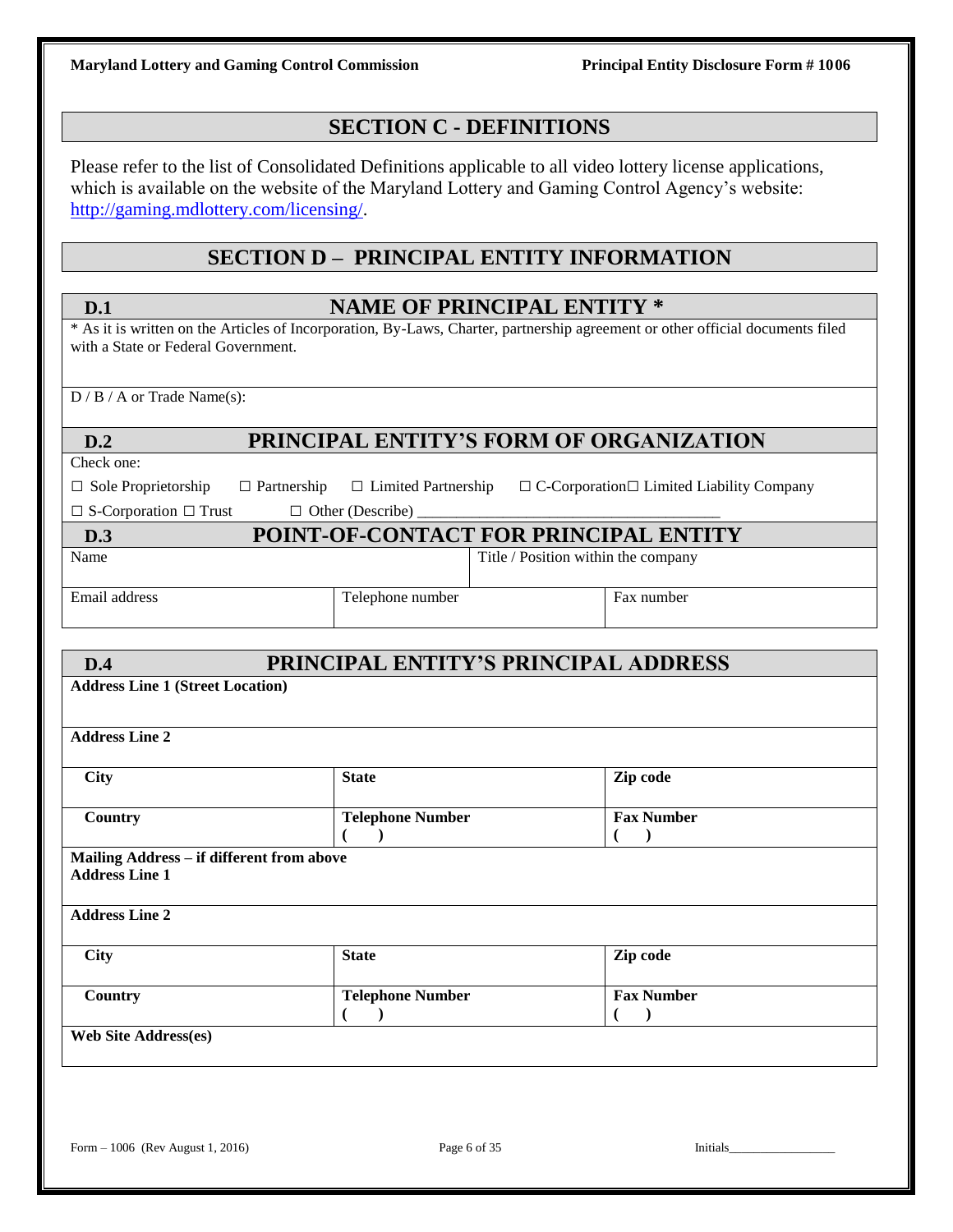### **D.5 INCORPORATION (If a Sole Proprietorship, provide an answer to the appropriate questions)**

\_\_\_\_\_\_\_\_\_\_\_\_\_\_\_\_\_\_\_\_\_\_\_\_\_\_\_\_\_\_\_\_\_\_\_\_\_\_\_\_\_\_\_\_\_\_\_\_\_\_\_\_\_\_\_\_\_\_\_\_\_\_\_\_\_\_\_\_\_\_\_\_\_

\_\_\_\_\_\_\_\_\_\_\_\_\_\_\_\_\_\_\_\_\_\_\_\_\_\_\_\_\_\_\_\_\_\_\_\_\_\_\_\_\_\_\_\_\_\_\_\_\_\_\_\_\_\_\_\_\_\_\_\_\_\_\_\_\_\_\_\_\_\_\_\_\_

### **(a) PRINCIPAL ENTITY'S INCORPORATION DOCUMENTS**

- 1) Business name as it appears on formation documents:
- 2) Place of Incorporation or other type of Formation:
- 3) Date of Formation:

### **(b) INCORPORATORS / FOUNDERS**

Use **Exhibit 1(a)** to provide the Principal Entity's Incorporators / Founders. (**Note**: If a Sole Proprietorship, provide the appropriate information on the Exhibits.)

### **(c) MARYLAND SDAT COMPLIANCE**

- 1) Is the Principal Entity registered to do business in Maryland:  $\Box$  Yes  $\Box$  No
- 2) If "Yes", please provide registration number:

### **IMPORTANT:**

Submit a .*pdf* of the Principal Entity's 'Good Standing' status from the Maryland Department of Assessments and Taxation (MD SDAT). The exhibit should be submitted as described in **A.12** and **A.13** and labeled as "**Certificate of Good Standing**". For further information, see **B.10**.

### **(d) OTHER NAMES IN WHICH PRINCIPAL ENTITY HAS DONE BUSINESS**

Use **Exhibit 1(b)** to list all other names in which the Principal Entity has done business and give the approximate time periods during which these names were being used. (**Note**: If a Sole Proprietorship, provide the appropriate information on the Exhibits.)

### **(e) CURRENT ADDRESSES OF PRINCIPAL ENTITY**

Use **Exhibit 1(c)** to provide all the current addresses of the Principal Entity and all current addresses from which the Principal Entity is doing business. (**Note**: If a Sole Proprietorship, provide the appropriate information on the Exhibits.)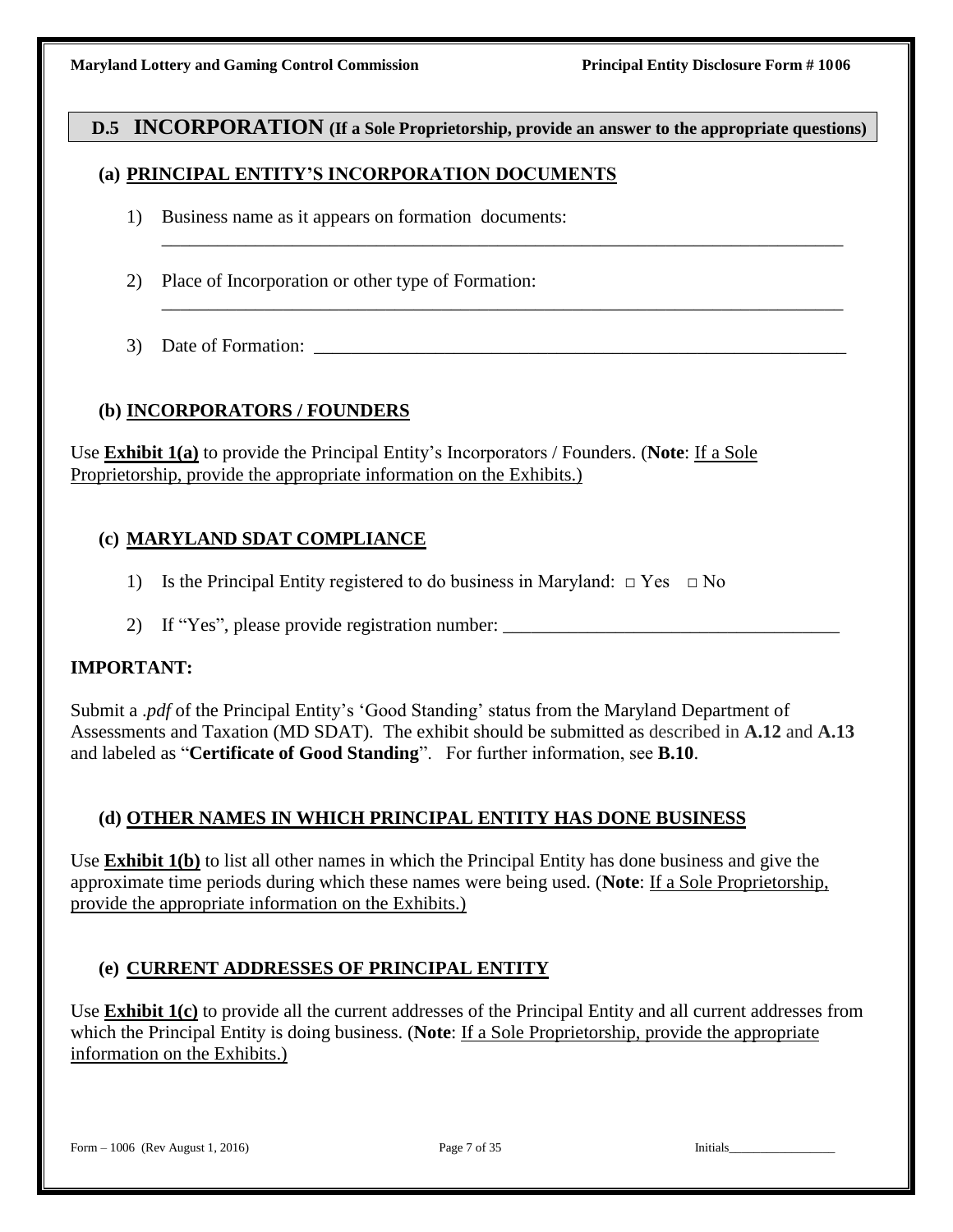### **(f) PREVIOUS ADDRESSES OF PRINCIPAL ENTITY**

Use **Exhibit 1(d)** to provide all addresses, other than those listed in **Exhibit 1(c)**, which Principal Entity has used or from which it was conducting business during the last ten (10) year period, and list the approximate dates during which said addresses were held. (**Note**: If a Sole Proprietorship, provide the appropriate information on the Exhibits

# **(g) ALL BUSINESSES OPERATED BY THE PRINCIPAL ENTITY**

Use **Exhibit 1(e)** to provide a description of all businesses presently operated or intended to be operated by the Principal Entity and all former businesses operated by the Principal Entity in the past ten (10) years.

### **(h) RELATIONSHIP BETWEEN PRINCIPAL ENTITY AND THE VIDEO LOTTERY TERMINAL OPERATION LICENSE PRINCIPAL ENTITY**

Use **Exhibit 1(f)** to describe the relationship between the Principal Entity and the Applicant for the Video Lottery Terminal License, and include any terms and conditions that affect ownership and control.

# **D.6 DIRECTORS, PARTNERS, OFFICERS AND TRUSTEES**

Use **Exhibit 2** to provide information for each Director, Partner, Officer and Trustee of the Principal Entity. Include any Grantor or Beneficiary of a Trust that is required to be licensed as a Principal as defined in this Disclosure Form.

### **IMPORTANT**:

As part of this application, each Director, Partner, Officer and Trustee **must** complete and submit a Principal Employee Application **(Form 1004**).

# **D.7 OWNERS OF PRINCIPAL ENTITY**

Use **Exhibit 3** to provide each person who has a direct ownership interest in a Video Lottery Facility Operation and all individuals and trusts who have a 5% or greater indirect ownership interest in a Video Lottery facility.

### **D.8 CRIMINAL HISTORY (Subsidiaries, Directors, Partners, Officers, Trustees and Owners)**

### **IMPORTANT**:

The Commission *will make inquiries* to establish whether the individuals and subsidiaries listed in this application have had any involvement with law enforcement agencies. Failure to disclose any such involvement will be taken into account when assessing the Principal Entity's character, honesty and integrity.

Form – 1006 (Rev August 1, 2016) Page 8 of 35 Initials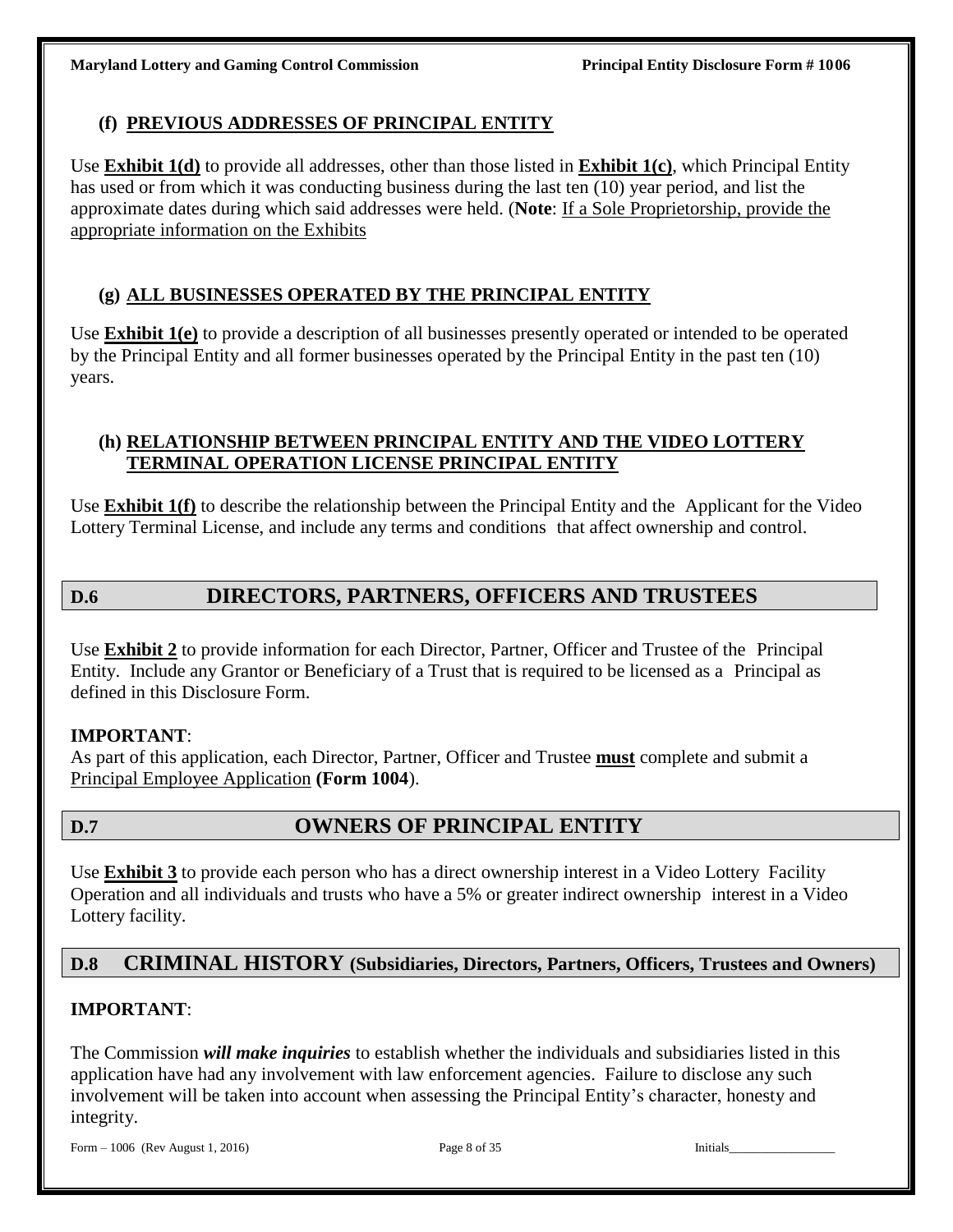This section asks about any arrests, offenses or charges against the Principal Entity or any of its Subsidiaries, Directors, Partners, Officers, Trustees or Owners.

Prior to answering this question, carefully review the DEFINITIONS and INSTRUCTIONS.

**DEFINITIONS –** For purposes of this section **ONLY:**

- A. **ARREST:** includes any time that you were stopped by any law enforcement officer and advised that you were under arrest, detained, held for questioning or were requested by a law enforcement officer to come to a law enforcement office or facility and answer questions. "Arrest" also includes any circumstances in which you were taken into custody by any law enforcement officer, fingerprinted, detained in any jail or detention center, or otherwise been the subject of a court order to appear in a judicial proceeding in which you were accused of a crime or offense as defined in subsection C.
- B. **CHARGE:** includes any indictment, complaint, information, summons, or other notice of the alleged commission of any "offense."
- **C. OFFENSE:** includes all felonies, misdemeanors, gambling offenses and summary offenses that may have required you to appear before any municipal, state, or federal grand jury, court, or any other judicial tribunal except juvenile court. "Offense" also includes all driving-related charges or offenses which carry any period of incarceration.

### **INSTRUCTIONS** for question below \*

- 1) Answer "**Yes**" and provide *all* information to the best of your ability **EVEN IF:**
	- A. You did not commit the offense charged;
	- B. The charges were dismissed or downgraded to a lesser charge;
	- C. You completed a pretrial intervention or other rehabilitation or diversionary program;
	- D. You were not convicted;
	- E. You did not serve any time in a correctional facility;
	- F. The charges or offenses happened a long time ago; or
	- G. You were not arrested for the charge.
- 2) Answer "**No**" if:
	- A. You have never been charged with or arrested for any crime or offense;
	- B. You were arrested or charged when you were under eighteen (18) years of age and your arrest or charge, including any sentence that a court imposed, was adjudicated entirely in juvenile court;
	- C. The records of the charge or arrest have been expunged pursuant to an order of court or otherwise sealed by a court of competent jurisdiction.

### **\* Question:**

Has the Principal Entity;

Have any of the Principal Entity's subsidiaries;

| Have any of the Principal Employees, (Directors, Partners, Officers, Trustees, Owners) ever been indicted, |
|------------------------------------------------------------------------------------------------------------|
| arrested, charged with, or convicted of, a criminal offense or been a party to or named as an unindicted   |
| conspirator in any criminal proceeding in this state or any other jurisdiction?                            |

 $\Box$  Yes  $\Box$  No If "**Yes**", use **Exhibit 4** to provide information concerning criminal history.

Form – 1006 (Rev August 1, 2016) Page 9 of 35 Initials

| Page 9 of 35 |  |  |
|--------------|--|--|
|              |  |  |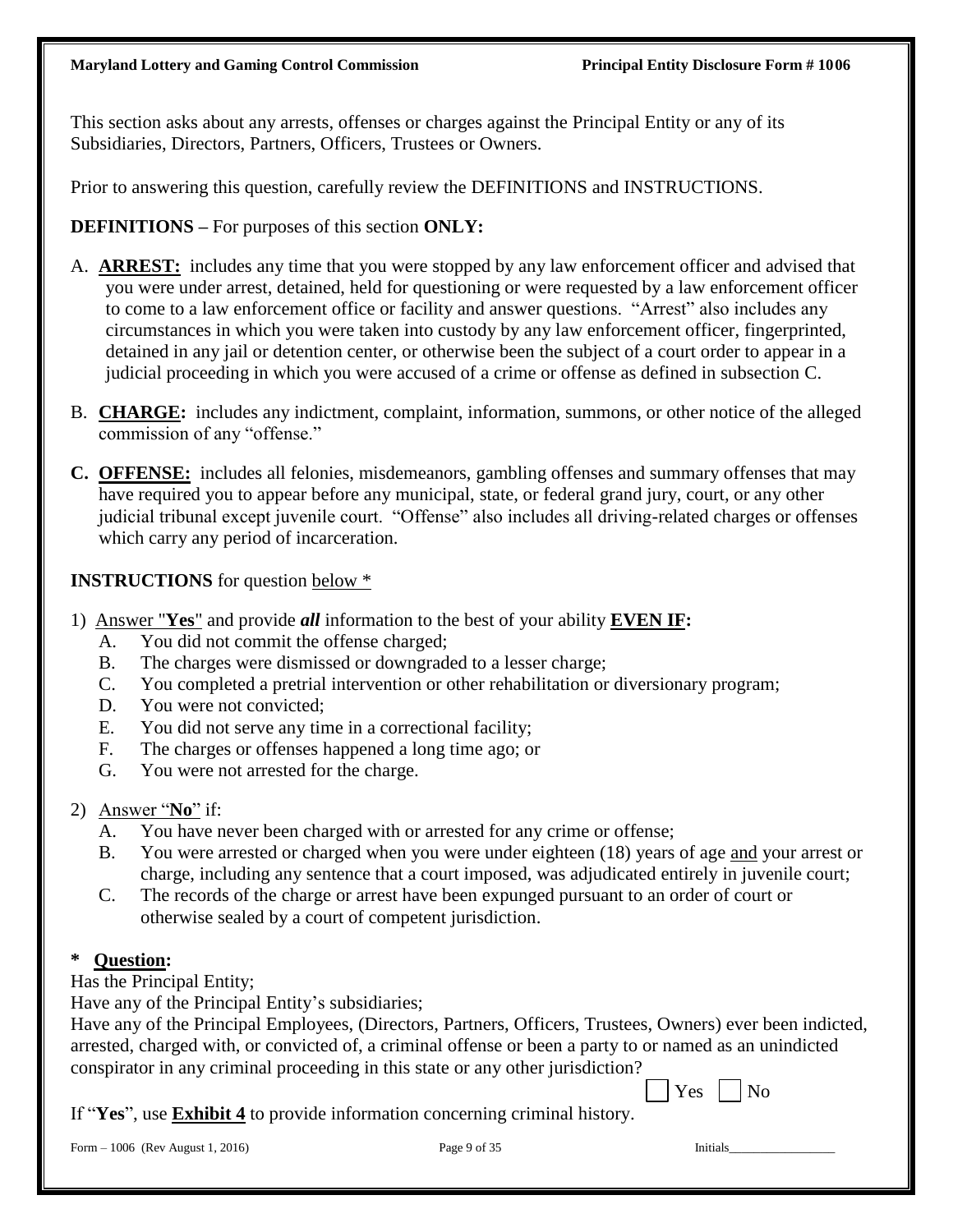## **D.9 INVESTIGATIONS, TESTIMONY or POLYGRAPHS**

- a. Has the Principal Entity, any of its subsidiaries, principals, directors, partners, trustees or officers ever been called to testify before, been the subject of an investigation conducted by, or requested to take a polygraph exam by any governmental agency, court, committee, grand jury or investigatory body (municipal, state, county, provincial, federal national, etc.) other than in response to minor traffic related offenses?  $| \cdot |$   $\gamma$ <sub>es</sub>  $| \cdot |$   $\gamma$ <sub>es</sub>  $| \cdot |$   $\gamma$ <sub>es</sub>  $| \cdot |$   $\gamma$ <sub>0</sub>
- b. If "**Yes**", use **Exhibit 5** to describe the investigations, testimony or polygraphs.

# **D.10 EXISTING AND PAST LITIGATION**

Use **Exhibit 6** to describe all existing civil litigation or any settled or closed legal action over the past three (3) years to which the Principal Entity, its parent, affiliate, holding or any subsidiary is or was a party whether in this state or in another jurisdiction. This description must include the title and docket number of the litigation, the name and location of the court before which it is pending, the identity of all parties to the litigation, the general nature of all claims being made and the nature of any judgments.

List the most recent litigation first.

# **D.11 ANTITRUST, TRADE REGULATION & SECURITIES JUDGEMENT; STATUTORY AND REGULATORY VIOLATIONS**

- a. Has the Principal Entity ever had a judgment, order, consent decree or consent order pertaining to a violation or alleged violation of the federal antitrust, trade regulation or securities laws, or similar laws of any state, province or country entered against it?  $|\gamma_{\text{res}}|$  | No
- b. In the past ten years, has the Principal Entity had a judgment, order, consent decree or consent order pertaining to any state or federal statute, regulation or code that resulted in a fine or penalty of \$10,000 or more entered against it?  $|$  Yes  $|$  No
- **c.** If "**Yes**", to either question, use **Exhibit 7** to provide the following information for each judgment, order, consent decree or consent order.

# **D.12 BANKRUPTCY OR INSOLVENCY PROCEEDINGS**

- a. Has the Principal Entity, or any affiliate, intermediary, subsidiary or holding company had any petition under any provision of the Federal Bankruptcy Code or under any state insolvency law filed by or against it in the last ten year period?  $|$   $|$   $\gamma$ es  $|$   $|$  No
- b. Has the Principal Entity, or any affiliate, intermediary, subsidiary or holding company sought relief under any provision of the Federal Bankruptcy Code or under any state insolvency law in the last ten year period? Yes No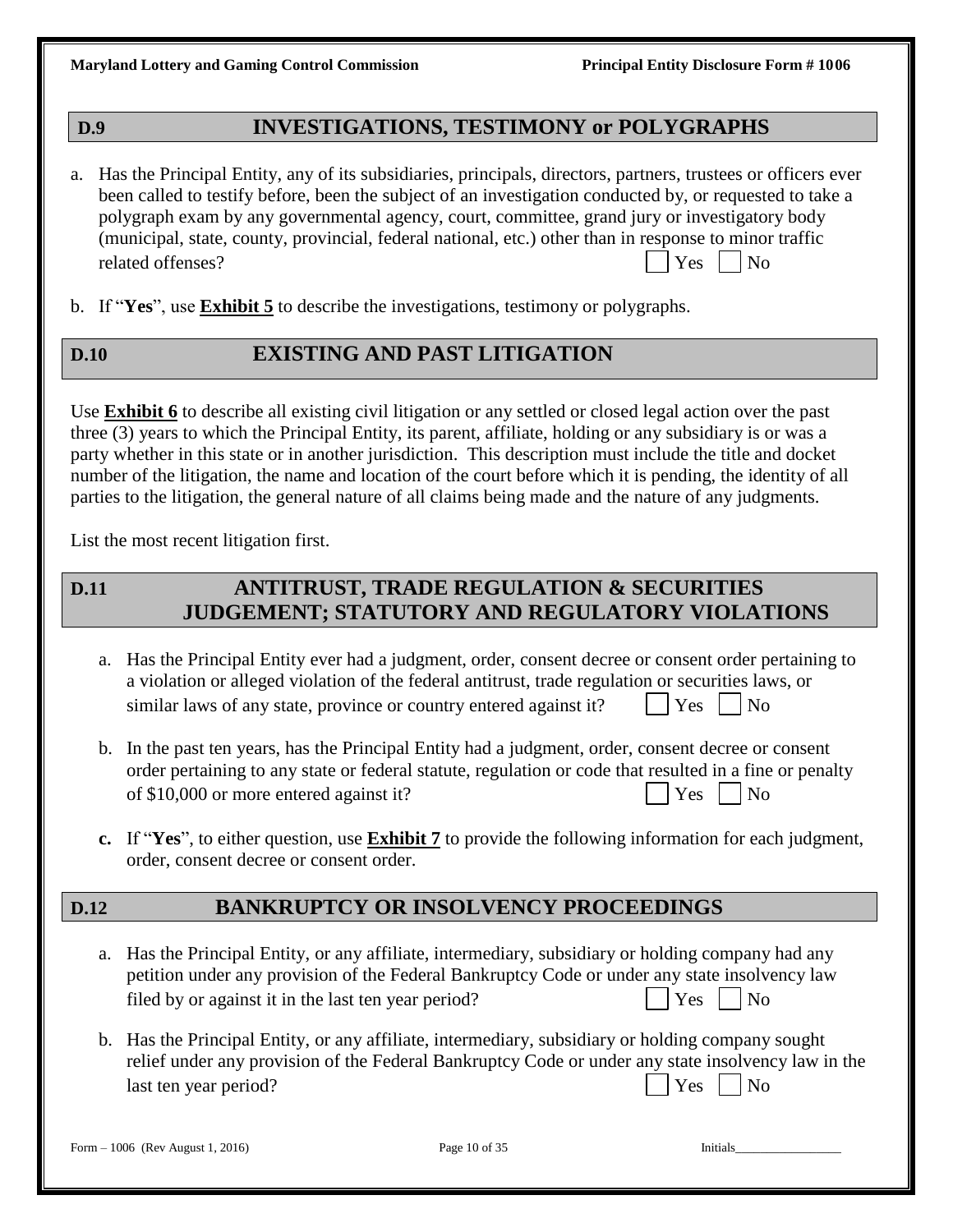|                            | the last ten year period by a court for the business or property of the Principal Entity, or any<br>affiliate, intermediary, subsidiary or holding companies?                                                                                                                                                                            |                                        | c. Has any receiver, fiscal agent, trustee, reorganization trustee, or similar officer been appointed in<br>Yes<br>N <sub>o</sub>                                                                                                                                                                                                      |
|----------------------------|------------------------------------------------------------------------------------------------------------------------------------------------------------------------------------------------------------------------------------------------------------------------------------------------------------------------------------------|----------------------------------------|----------------------------------------------------------------------------------------------------------------------------------------------------------------------------------------------------------------------------------------------------------------------------------------------------------------------------------------|
|                            | d. If "Yes", to question 'a', 'b' or 'c', use <b>Exhibit 8</b> to provide detailed information for each<br>bankruptcy or insolvency proceeding.                                                                                                                                                                                          |                                        |                                                                                                                                                                                                                                                                                                                                        |
| <b>D.13</b>                |                                                                                                                                                                                                                                                                                                                                          | <b>LICENSES</b>                        |                                                                                                                                                                                                                                                                                                                                        |
| a.                         | Has the Principal Entity, or any affiliate, intermediary, subsidiary or holding company ever<br>applied in any jurisdiction, including but not limited to, any federal, state, local or Native<br>American governments for a license, permit or other authorization to participate in lawful<br>dog racing, pari-mutuel operation etc.)? |                                        | gambling operations (including slot machines, video lottery terminals, table gaming, horse racing,<br>Yes<br>N <sub>o</sub>                                                                                                                                                                                                            |
| $\mathbf{b}$ .             | this state or any other jurisdiction denied, suspended or revoked in last ten year period?                                                                                                                                                                                                                                               |                                        | Has the Principal Entity, or any affiliate, intermediary, subsidiary or holding company ever had<br>any license application, license, permit or other authorization issued by a government agency in<br>Yes<br>N <sub>o</sub>                                                                                                          |
| c.                         |                                                                                                                                                                                                                                                                                                                                          |                                        | If "Yes", use <b>Exhibit 9</b> to provide the following information for each license application, license,<br>permit or other authorization applied for and license or certificate denied, suspended or revoked.                                                                                                                       |
| $\overline{\mathbf{D.14}}$ |                                                                                                                                                                                                                                                                                                                                          | <b>CONTRIBUTIONS AND DISBURSEMENTS</b> |                                                                                                                                                                                                                                                                                                                                        |
| a.                         | kickbacks to any employee, company or organization to obtain favorable treatment?                                                                                                                                                                                                                                                        |                                        | During the last ten year period, has the Principal Entity, or any affiliate, intermediary, subsidiary<br>or holding company, director, officer, or employee or any third party acting for or on behalf of the<br>corporation made any bribes or kickbacks or made any payments alleged to have been bribes or<br>N <sub>o</sub><br>Yes |
|                            | official, domestic or foreign to obtain favorable treatment in the last ten year period?                                                                                                                                                                                                                                                 |                                        | b. Has the Principal Entity, or any affiliate, intermediary, subsidiary or holding company, director,<br>officer or employee or any third party acting for or on behalf of the corporation made any bribes or<br>kickbacks or made any payments alleged to have been bribes or kickbacks to any government<br>Yes<br>N <sub>o</sub>    |
|                            | c. In the last ten (10) years, has the Principal Entity, or any affiliate, intermediary, subsidiary or<br>Entity's books or records?                                                                                                                                                                                                     |                                        | holding company maintained any bank account, domestic or foreign, not reflected on the Principal<br>Yes<br>N <sub>o</sub>                                                                                                                                                                                                              |
|                            | for the Principal Entity?                                                                                                                                                                                                                                                                                                                |                                        | d. During the last ten year period, has the Principal Entity, or any affiliate, intermediary, subsidiary<br>or holding company, maintained any numbered accounts or any account in the name of a nominee<br>Yes<br>N <sub>o</sub>                                                                                                      |
|                            | Form - 1006 (Rev August 1, 2016)                                                                                                                                                                                                                                                                                                         | Page 11 of 35                          | Initials                                                                                                                                                                                                                                                                                                                               |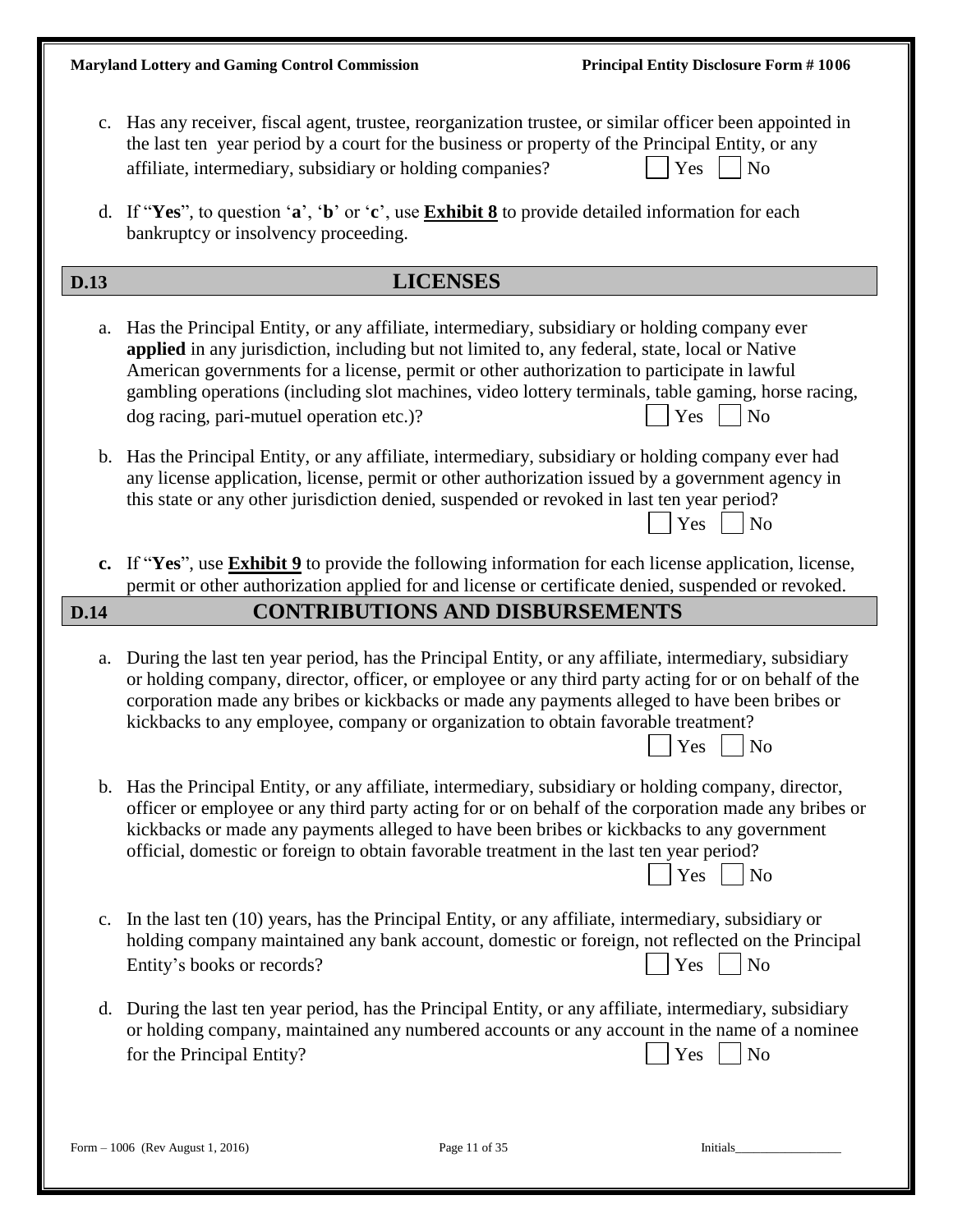e. If "**Yes**", to question '**a**', '**b**', '**c**' or '**d**', use **Exhibit 10** to provide information for any present or former directors, officers, employees or third parties who would have knowledge or information concerning the questions above answered affirmatively.

# **D.15 AUTHORIZATION FOR RELEASE OF INFORMATION**

Use **Exhibit 11** to authorize the Commission to obtain information about Principal Entity in order to investigate the Application.

### **D.16 AFFIDAVIT OF REPRESENTATIVE OF PRINCIPAL ENTITY**

Use **Exhibit 12** to provide the Commission with an acknowledgment from an authorized representative of the Principal Entity that all information contained in this Disclosure Form is true, correct and not misleading.

### **D.17 ACKNOWLEDGEMENT AND DISCLOSURE**

Use **Exhibit 13** to provide the Commission with an acknowledgment of important details relating to the application process. This form also provides the Commission with an acknowledgment of the Principal Entity's continuing obligations during the term of any license issued.

### **REMAINDER OF PAGE INTENTIONALLY LEFT BLANK**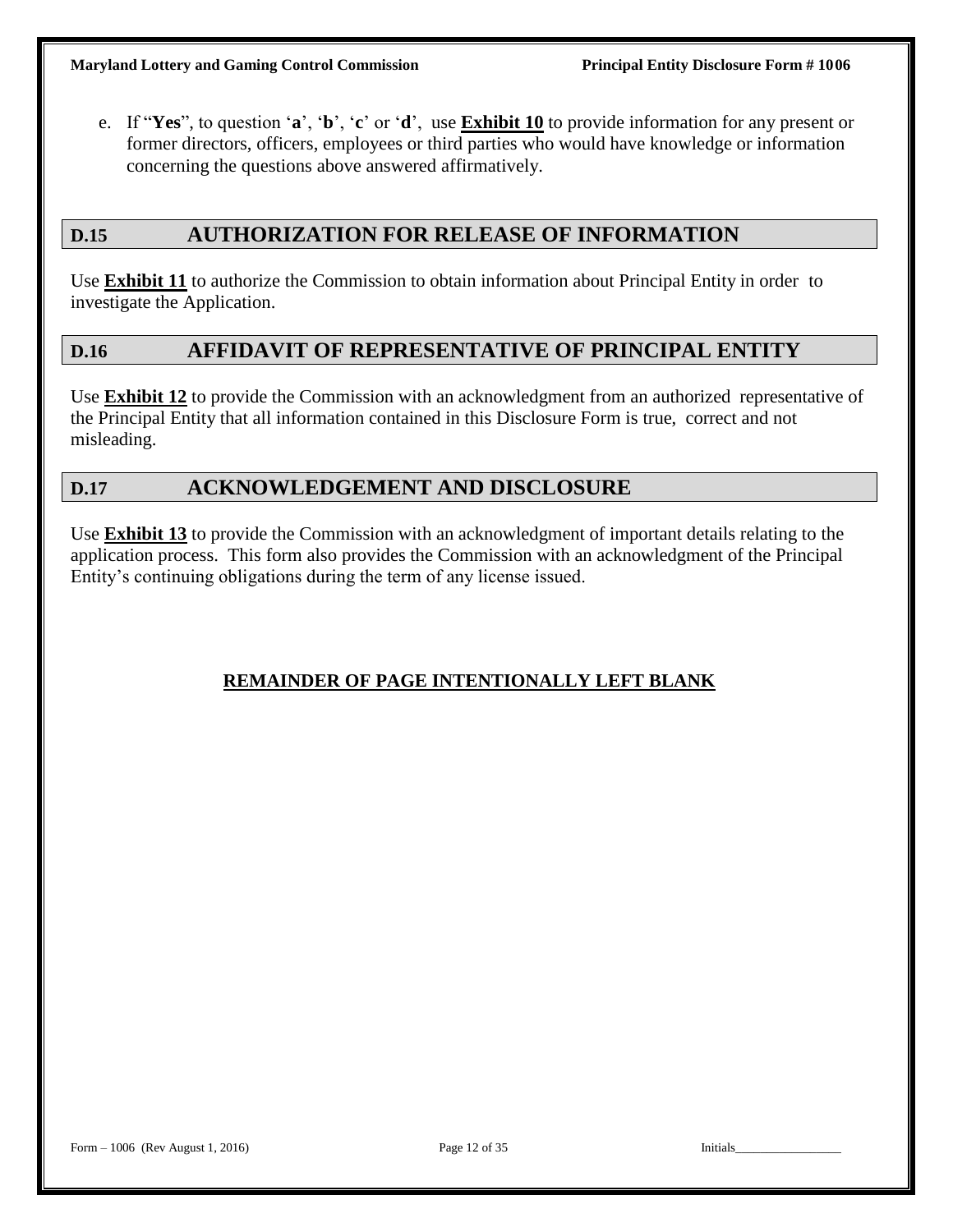# **SECTION E - EXHIBITS**

# **Principal Entity Disclosure Form Checklist**

Use this checklist to indicate with an "X" that the exhibit is attached with this application. All attachments are **mandatory.** If a question, exhibit or addendum is not applicable, indicate "**Not Applicable**" and **state why it is not applicable in the exhibit**. If any item is missing or not filed according to these directions, the application will be considered incomplete and will not be processed.

| <b>EXHIBIT</b> | <b>EXHIBIT DESCRIPTION</b>                                           | <b>PLACE</b> |
|----------------|----------------------------------------------------------------------|--------------|
| <b>NUMBER</b>  |                                                                      | X            |
| None           | Maryland SDAT "Certificate of Good Standing"                         |              |
| None           | Request for Transcript of Federal Income Tax Returns Form 4506-T     |              |
| 1(a)           | Incorporators/Founders                                               |              |
| 1(b)           | Other names and addresses presently used of the Principal Entity     |              |
| 1(c)           | All Addresses of Principal Entity                                    |              |
| 1(d)           | Other names and addresses of the corporation (Past 10 years)         |              |
| 1(e)           | Description of businesses presently operated by the Principal Entity |              |
| 1(f)           | Relationship of Principal Entity and VLT Applicant                   |              |
| $\overline{2}$ | Current Directors, Partners, Officers, Trustees and Compensation     |              |
| $\overline{3}$ | <b>Owners of Principal Entity</b>                                    |              |
| $\overline{4}$ | <b>Criminal History</b>                                              |              |
| 5              | Investigations, Testimony, or Polygraphs                             |              |
| 6              | <b>Existing and Past Litigation</b>                                  |              |
| $\overline{7}$ | Antitrust, trade regulations and securities judgments; statutory     |              |
|                | and regulatory violations                                            |              |
| 8              | Bankruptcy or insolvency proceedings                                 |              |
| 9              | Licenses                                                             |              |
| 10             | <b>Contribution and Disbursements</b>                                |              |
| 11             | <b>Required Attachments - Explanations</b>                           |              |
| 12             | Authorization For Release of Information                             |              |
| 13             | Affidavit of Representative of Principal Entity                      |              |
| 14             | Request for Transcript of Federal Income Tax Returns Form 4506-T     |              |

### **REMAINDER OF PAGE INTENTIONALLY LEFT BLANK**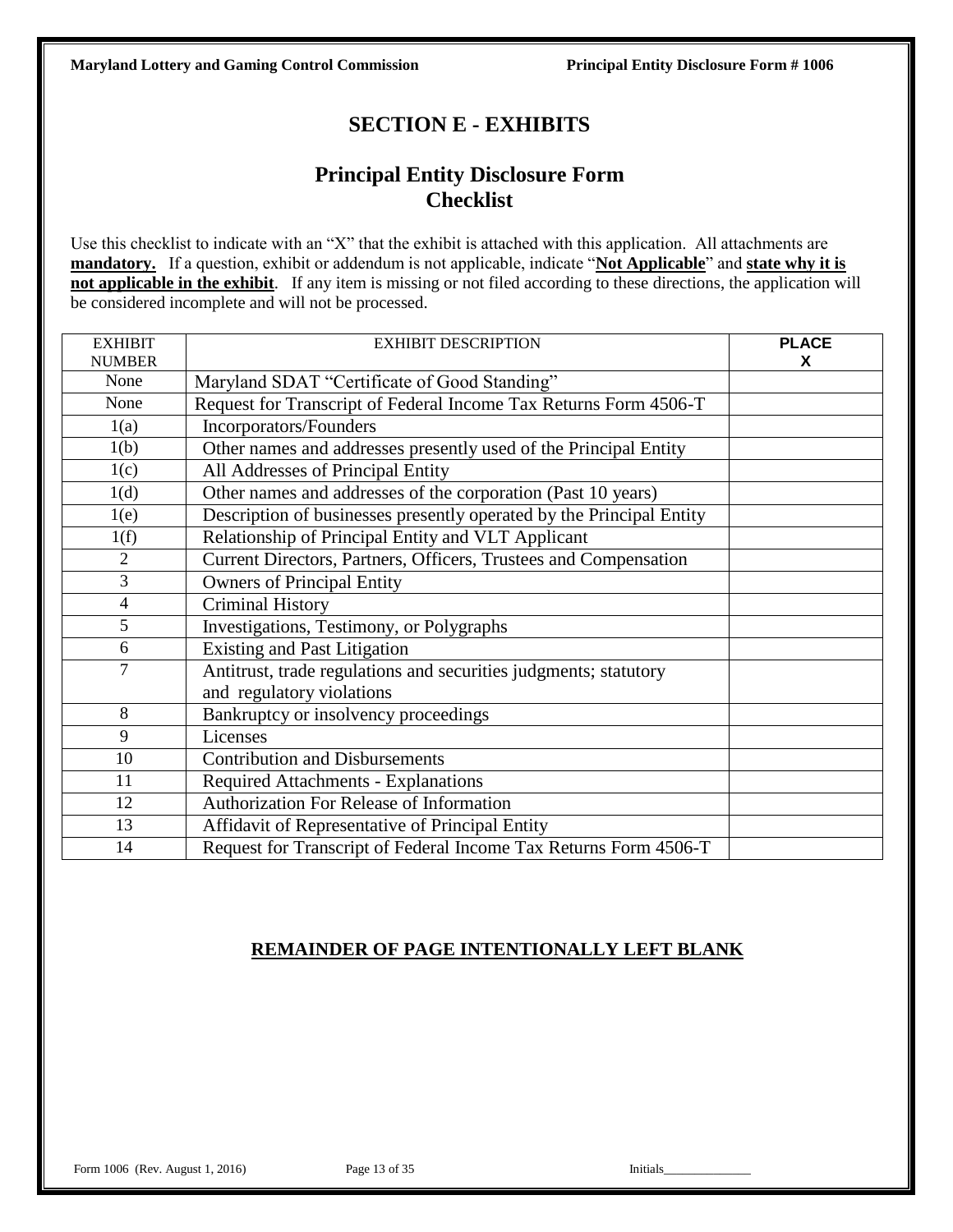# **Maryland Lottery and Gaming Control Commission Principal Entity Disclosure Form # 1006 Form 1006 (Rev. August 1, 2016) Page 14 of 35 Initials\_\_\_\_\_\_\_\_\_\_\_\_\_\_\_\_\_\_\_\_\_\_\_\_\_ EXHIBIT 1(a): INCORPORATORS/FOUNDERS Provide the Principal Entity's Incorporators/Founders. (Note: If a Sole Proprietorship, provide the appropriate information on the Exhibits.)** Last Name Suffix (Jr., Sr., etc.) First Name Middle Name Suffix (Jr., Sr., etc.) Occupation Title Address Line 1 and 1 and 1 and 1 and 1 and 1 and 1 and 1 and 1 and 1 and 1 and 1 and 1 and 1 and 1 and 1 and 1 and 1 and 1 and 1 and 1 and 1 and 1 and 1 and 1 and 1 and 1 and 1 and 1 and 1 and 1 and 1 and 1 and 1 and 1 and City **State/Province** Postal Code Country **Phone number** Phone number Principal Employee (Form 1004) Attached  $\Box$  Yes  $\Box$  No Principal Entity Disclosure Form (Form 1006) Attached  $\Box$  Yes  $\Box$  No  $\Box$  Yes  $\Box$  No  $\Box$  Yes  $\Box$  No  $\Box$  Yes  $\Box$  No  $\Box$  Yes  $\Box$  No  $\Box$  Yes  $\Box$  No  $\Box$  Yes Principal Entity Disclosure Form (Form 1006) Attached Last Name Suffix (Jr., Sr., etc.) First Name Middle Name Suffix (Jr., Sr., etc.) Occupation Title Address Line 1 and 1 Address Line 2 City **State/Province** Postal Code Country **Phone number** Phone number Principal Employee (Form 1004) Attached  $\Box$  Yes  $\Box$  No Principal Entity Disclosure Form (Form 1006) Attached  $\Box$  Yes  $\Box$  No  $\Box$  Yes  $\Box$  No  $\Box$  Yes  $\Box$  No  $\Box$  Yes  $\Box$  No  $\Box$  Yes  $\Box$  No  $\Box$  Yes  $\Box$  No  $\Box$  Yes Principal Entity Disclosure Form (Form 1006) Attached **Note: Attach additional copies of Exhibit pages as needed**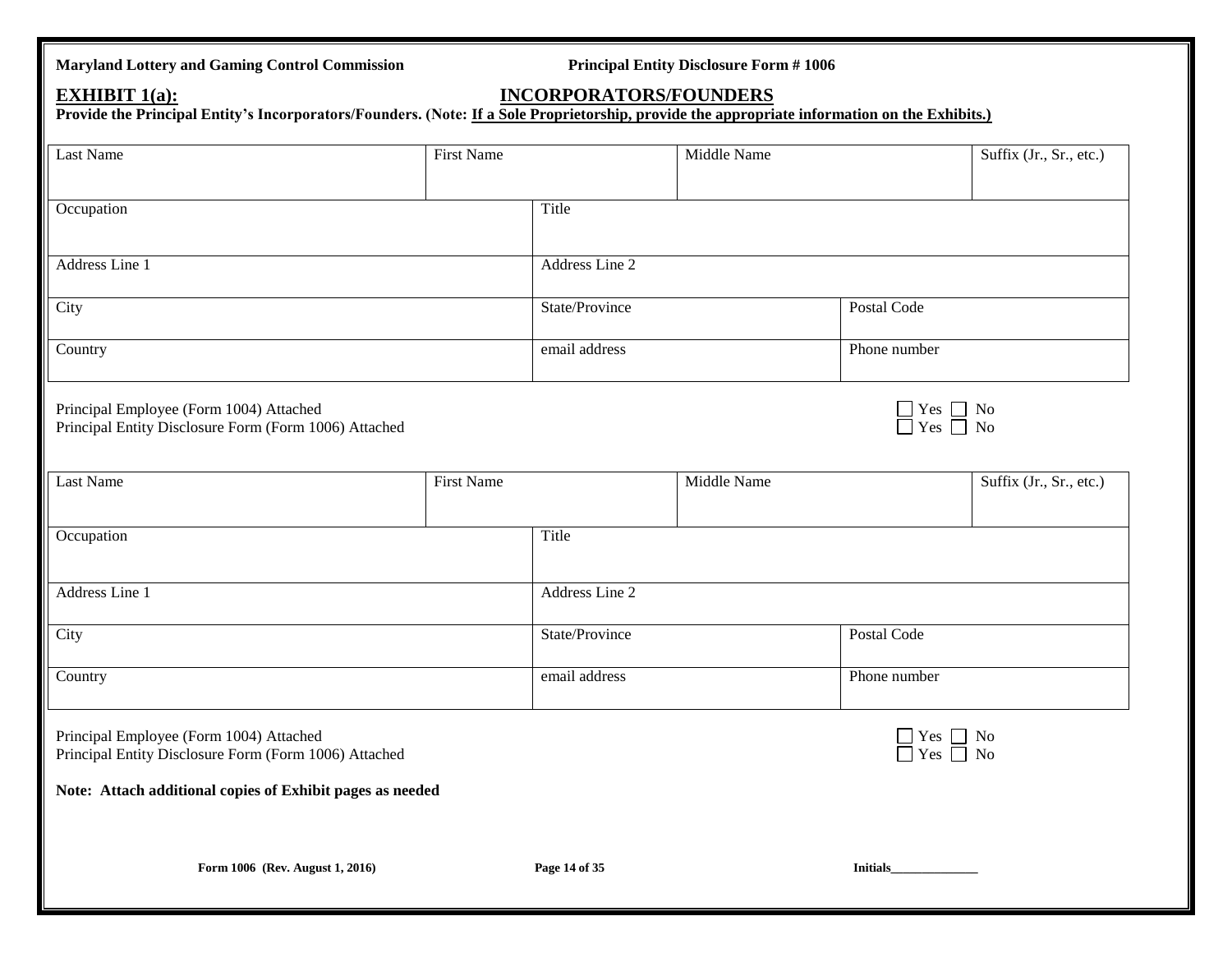### **EXHIBIT 1(b): OTHER NAMES AND ADDRESSES OF PRINCIPAL ENTITY**

**List all other names in which the Principal Entity is currently doing business. (Note: If a Sole Proprietorship, provide the appropriate information in the Exhibit.)**

| $\ensuremath{\mathsf{NAME}}$ | FULL ADDRESS | <b>FROM</b><br>(MM/YYYY) | $\frac{TO}{(MM/YYYY)}$ |
|------------------------------|--------------|--------------------------|------------------------|
|                              |              |                          |                        |
|                              |              |                          |                        |
|                              |              |                          |                        |
|                              |              |                          |                        |
|                              |              |                          |                        |
|                              |              |                          |                        |
|                              |              |                          |                        |
|                              |              |                          |                        |
|                              |              |                          |                        |
|                              |              |                          |                        |
|                              |              |                          |                        |
|                              |              |                          |                        |
|                              |              |                          |                        |
|                              |              |                          |                        |

**Note: Attach additional copies of Exhibit pages as needed**

**Form 1006 (Rev. August 1, 2016) Page 15 of 35 Initials Limitals Limitals Limitals Limitals Limitals Limitals Limitals Limitals Limitals Limitals Limitals Limitals Limitals Limitals Limitals Limitals Limitals Limitals Limi**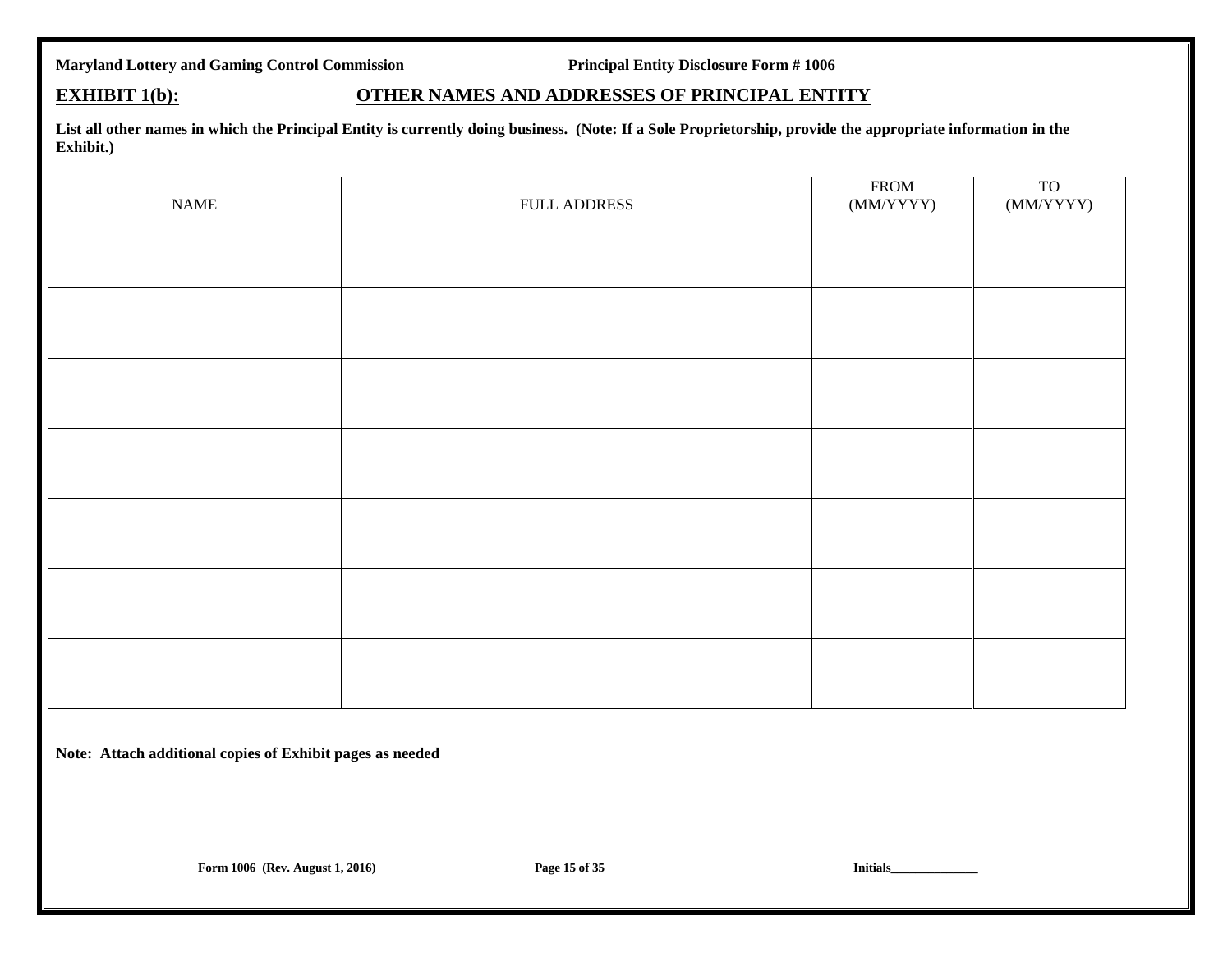| <b>Maryland Lottery and Gaming Control Commission</b>                                                                                                                                                                                                                                                    | <b>Principal Entity Disclosure Form #1006</b>              |                     |  |  |  |
|----------------------------------------------------------------------------------------------------------------------------------------------------------------------------------------------------------------------------------------------------------------------------------------------------------|------------------------------------------------------------|---------------------|--|--|--|
| <b>CURRENT ADDRESSES OF PRINCIPAL ENTITY</b><br><b>EXHIBIT 1(c):</b><br>Provide all the current addresses of the Principal Entity and all current addresses from which the Principal Entity is doing business. (Note: If a Sole<br>Proprietorship, provide the appropriate information on the Exhibits.) |                                                            |                     |  |  |  |
| Describe the Principal Entity's use of this address: (check all that apply to this address)                                                                                                                                                                                                              |                                                            |                     |  |  |  |
| $\Box$ Residential<br>$\Box$ Production<br>$\Box$ Mailing<br>$\Box$ Corporate                                                                                                                                                                                                                            | $\Box$ Development / Testing<br>$\Box$ Warehouse / Storage | $\Box$ Distribution |  |  |  |
|                                                                                                                                                                                                                                                                                                          |                                                            |                     |  |  |  |
| Address Line 1                                                                                                                                                                                                                                                                                           | Address Line 2                                             |                     |  |  |  |
| City                                                                                                                                                                                                                                                                                                     | State/Province                                             | Postal Code         |  |  |  |
| Country                                                                                                                                                                                                                                                                                                  | email address                                              | Phone number        |  |  |  |
| Describe the Principal Entity's use of this address: (check all that apply to this address)<br>$\Box$ Production<br>$\Box$ Mailing<br>$\Box$ Residential<br>$\Box$ Corporate                                                                                                                             | $\Box$ Development / Testing<br>$\Box$ Warehouse / Storage | $\Box$ Distribution |  |  |  |
| Address Line 1                                                                                                                                                                                                                                                                                           | Address Line 1                                             |                     |  |  |  |
| City                                                                                                                                                                                                                                                                                                     | City                                                       | City                |  |  |  |
| Country                                                                                                                                                                                                                                                                                                  | Country                                                    | Country             |  |  |  |
| Describe the Principal Entity's use of this address: (check all that apply to this address)<br>$\Box$ Production<br>$\Box$ Mailing<br>$\Box$ Residential<br>$\Box$ Corporate                                                                                                                             | $\Box$ Development / Testing<br>$\Box$ Warehouse / Storage | $\Box$ Distribution |  |  |  |
| Address Line 1                                                                                                                                                                                                                                                                                           | Address Line 1                                             |                     |  |  |  |
| City                                                                                                                                                                                                                                                                                                     | City                                                       | City                |  |  |  |
| Country                                                                                                                                                                                                                                                                                                  | Country                                                    | Country             |  |  |  |
| Note: Attach additional copies of Exhibit pages as needed                                                                                                                                                                                                                                                |                                                            |                     |  |  |  |
| Form 1006 (Rev. August 1, 2016)                                                                                                                                                                                                                                                                          | Page 16 of 35                                              | <b>Initials</b>     |  |  |  |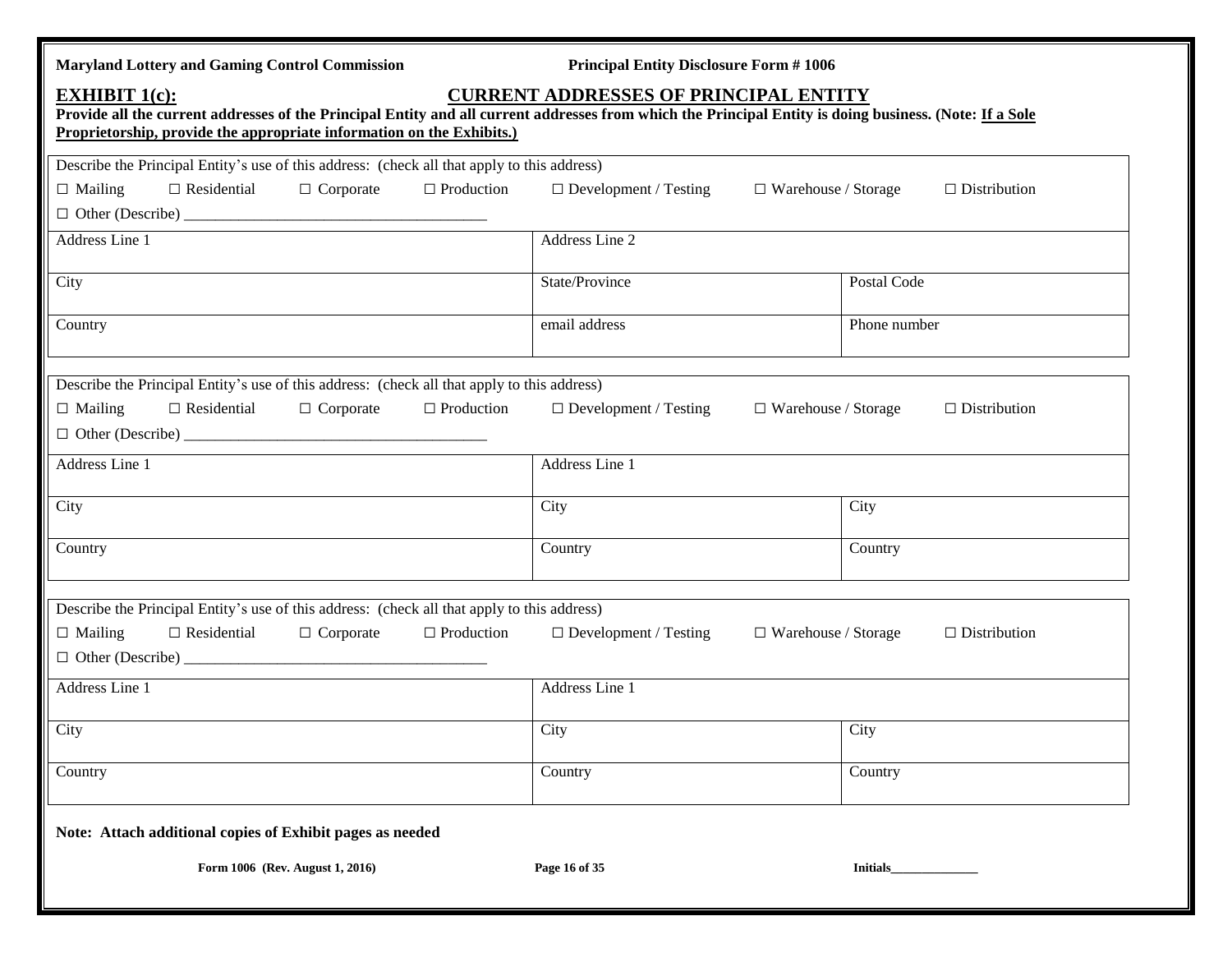| <b>Maryland Lottery and Gaming Control Commission</b>                                                                                                                                                                                                                               | <b>Principal Entity Disclosure Form #1006</b>              |                     |
|-------------------------------------------------------------------------------------------------------------------------------------------------------------------------------------------------------------------------------------------------------------------------------------|------------------------------------------------------------|---------------------|
| <b>EXHIBIT 1(d):</b><br>Provide all the previous addresses of the Principal Entity and all previous addresses from which the Principal Entity has done business during the last 10 years.<br>(Note: If a Sole Proprietorship, provide the appropriate information on the Exhibits.) | PREVIOUS ADDRESSES OF PRINCIPAL ENTITY                     |                     |
| Describe the Principal Entity's use of this address: (check all that apply to this address)                                                                                                                                                                                         |                                                            |                     |
| $\Box$ Residential<br>$\Box$ Production<br>$\Box$ Mailing<br>$\Box$ Corporate                                                                                                                                                                                                       | $\Box$ Development / Testing<br>$\Box$ Warehouse / storage | $\Box$ Distribution |
|                                                                                                                                                                                                                                                                                     |                                                            |                     |
| Address Line 1                                                                                                                                                                                                                                                                      | Address Line 2                                             |                     |
| City                                                                                                                                                                                                                                                                                | State/Province                                             | Postal Code         |
| Country                                                                                                                                                                                                                                                                             | email address                                              | Phone number        |
| Describe the Principal Entity's use of this address: (check all that apply to this address)                                                                                                                                                                                         |                                                            |                     |
| $\Box$ Residential<br>$\Box$ Corporate<br>$\Box$ Production<br>$\Box$ Mailing                                                                                                                                                                                                       | $\Box$ Development / Testing<br>$\Box$ Warehouse / storage | $\Box$ Distribution |
|                                                                                                                                                                                                                                                                                     |                                                            |                     |
| Address Line 1                                                                                                                                                                                                                                                                      | Address Line 1                                             |                     |
| City                                                                                                                                                                                                                                                                                | City                                                       | City                |
| Country                                                                                                                                                                                                                                                                             | Country                                                    | Country             |
| Describe the Principal Entity's use of this address: (check all that apply to this address)                                                                                                                                                                                         |                                                            |                     |
| $\Box$ Production<br>$\Box$ Residential<br>$\Box$ Corporate<br>$\Box$ Mailing                                                                                                                                                                                                       | $\Box$ Development / Testing<br>$\Box$ Warehouse / storage | $\Box$ Distribution |
| Address Line 1                                                                                                                                                                                                                                                                      | Address Line 1                                             |                     |
| City                                                                                                                                                                                                                                                                                | City                                                       | City                |
| Country                                                                                                                                                                                                                                                                             | Country                                                    | Country             |
| Note: Attach additional copies of Exhibit pages as needed                                                                                                                                                                                                                           |                                                            |                     |
| Form 1006 (Rev. August 1, 2016)                                                                                                                                                                                                                                                     | Page 17 of 35                                              | <b>Initials</b>     |
|                                                                                                                                                                                                                                                                                     |                                                            |                     |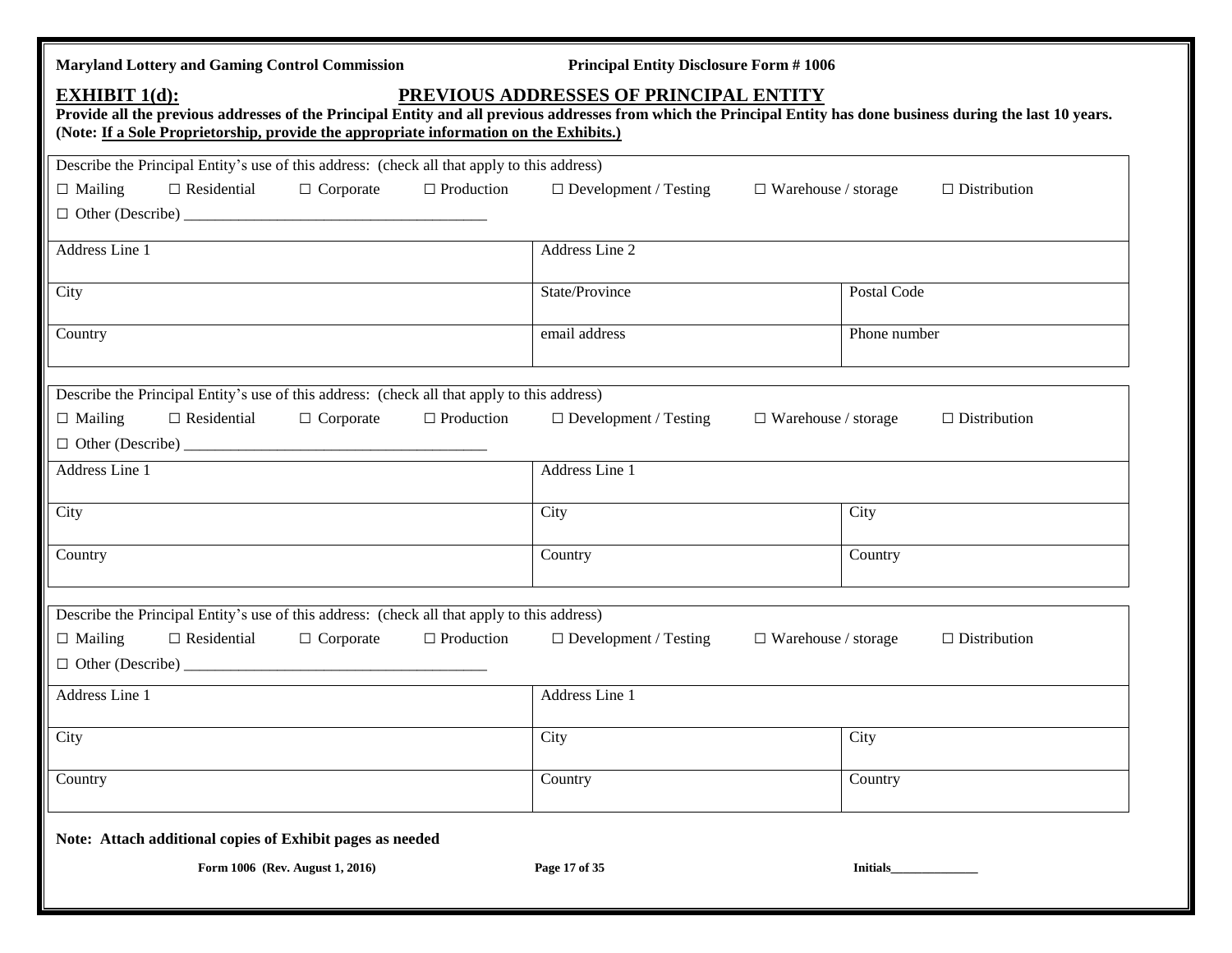| <b>Maryland Lottery and Gaming Control Commission</b> |  |  |
|-------------------------------------------------------|--|--|
|                                                       |  |  |

**Principal Entity Disclosure Form # 1006** 

## **EXHIBIT 1(e): ALL BUSINESSES OPERATED BY THE PRINCIPAL ENTITY**

| Entity in the past ten (10) years.<br>Name of Business |                                                           | Operated From Date/To Date |                              | Federal Identification Number/ Social Security Number/<br><b>Tax Identification Number</b> |
|--------------------------------------------------------|-----------------------------------------------------------|----------------------------|------------------------------|--------------------------------------------------------------------------------------------|
| Address Line 1                                         |                                                           | Address Line 2             |                              |                                                                                            |
| City                                                   |                                                           | State/Province             |                              | City                                                                                       |
| Country                                                | email address                                             |                            | <b>Contact Person</b>        | <b>Contact Number</b>                                                                      |
| Description of the business and business activities    |                                                           |                            |                              |                                                                                            |
| Name of Business                                       |                                                           | Operated From Date/To Date | <b>Identification Number</b> | Federal Identification Number/Social Security Number/Tax                                   |
| Address Line 1                                         |                                                           | Address Line 2             |                              |                                                                                            |
| City                                                   |                                                           | State/Province             |                              | City                                                                                       |
| Country                                                | email address                                             |                            | <b>Contact Person</b>        | <b>Contact Number</b>                                                                      |
| Description of the business and business activities    |                                                           |                            |                              |                                                                                            |
|                                                        | Note: Attach additional copies of Exhibit pages as needed |                            |                              |                                                                                            |
|                                                        |                                                           |                            |                              |                                                                                            |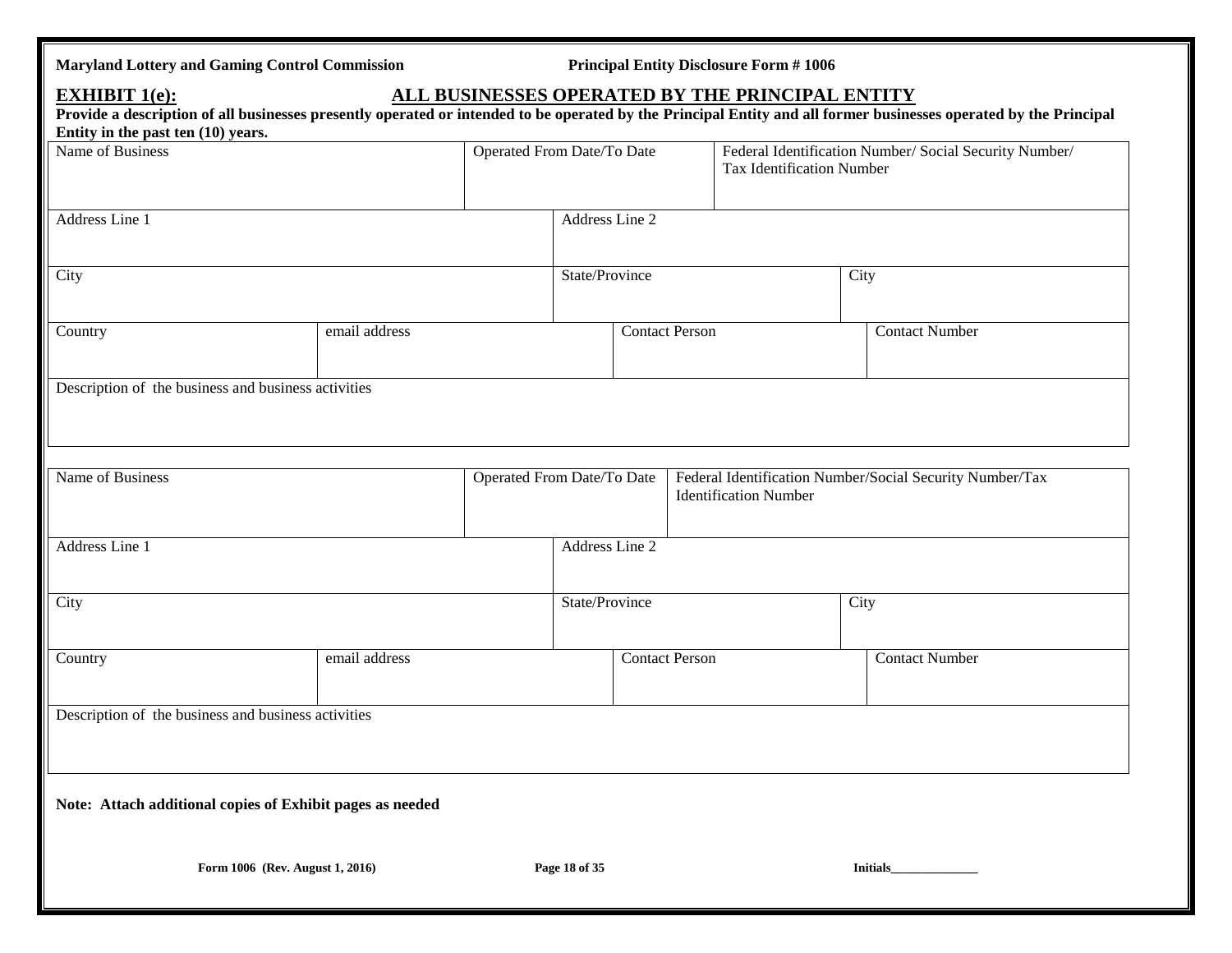**EXHIBIT 1(f): RELATIONSHIP OF PRINCIPAL ENTITY AND THE APPLICANT** 

Provide a description of the relationship between the Principal Entity and the Applicant for the Video Lottery Terminal Operation License, and include any **terms and conditions that affect ownership and control.**

**Note: Attach additional copies of Exhibit pages as needed**

**Form 1006 (Rev. August 1, 2016) Page 19 of 35 Initials\_\_\_\_\_\_\_\_\_\_\_\_\_\_\_\_\_\_\_\_\_\_\_\_\_\_**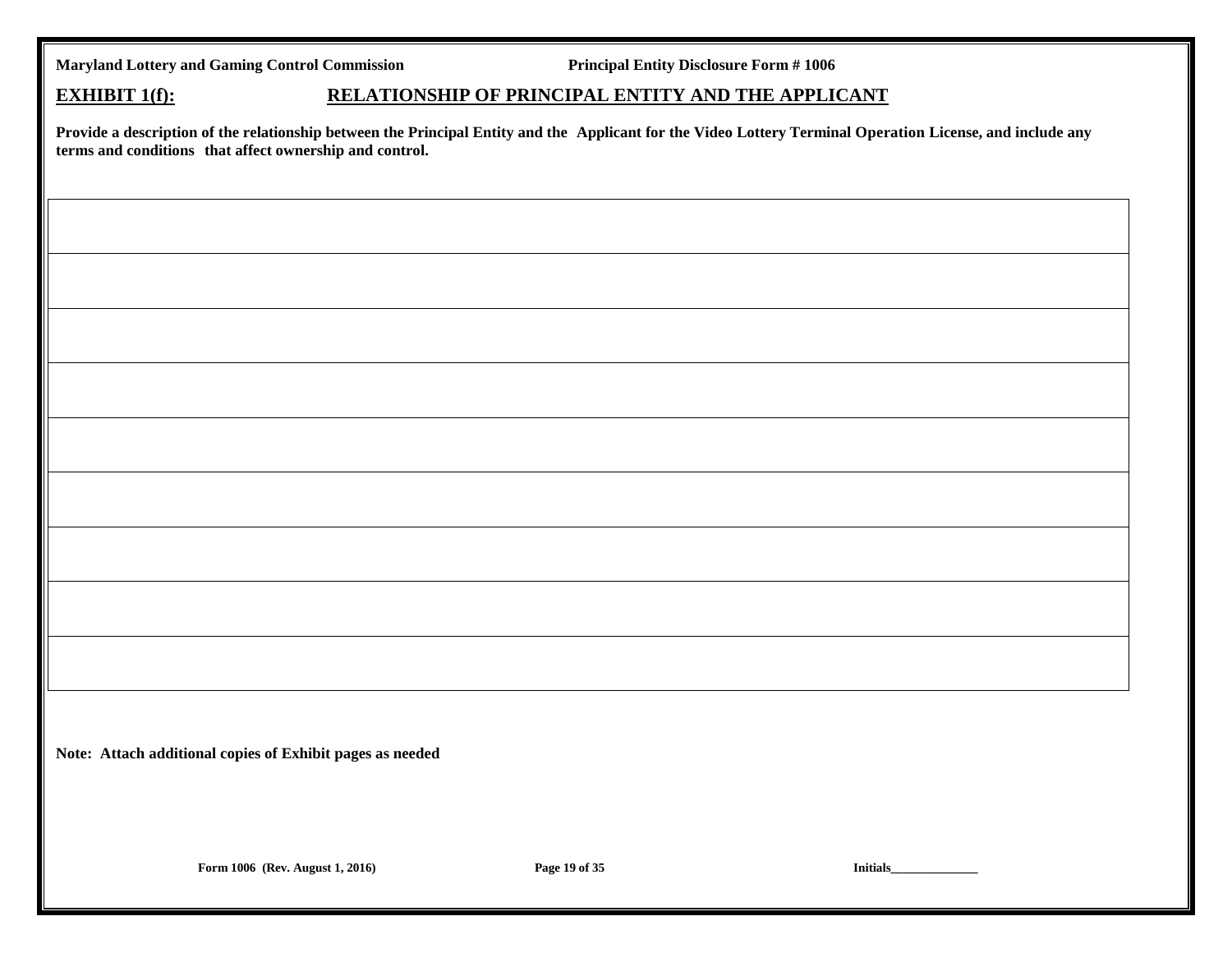### **EXHIBIT 2: CURRENT DIRECTORS, PARTNERS, OFFICERS AND TRUSTEES**

Provide information for each Director, Partner, Officer and Trustee of the Principal Entity. Include any Grantors or Beneficiaries of a Trust who is required to **be licensed as a Principal as defined in this application.**

|                                                           |                   |                                                                                                                                                                                                                | Name, Home Address & Business Address of Director, Partner, Officer or Trustee |                 |                                |               |
|-----------------------------------------------------------|-------------------|----------------------------------------------------------------------------------------------------------------------------------------------------------------------------------------------------------------|--------------------------------------------------------------------------------|-----------------|--------------------------------|---------------|
| Last Name                                                 | <b>First Name</b> |                                                                                                                                                                                                                | Middle Name                                                                    |                 | Suffix (Jr., Sr.,<br>etc.)     | Date of Birth |
| Home Address Line 1                                       |                   |                                                                                                                                                                                                                | Home Address Line 2                                                            |                 |                                |               |
| City                                                      |                   | State/Province                                                                                                                                                                                                 |                                                                                | Postal Code     |                                |               |
| Country                                                   |                   | email address                                                                                                                                                                                                  |                                                                                |                 | Contact number                 |               |
| <b>Business Address Line 1</b>                            |                   |                                                                                                                                                                                                                | <b>Business Address Line 2</b>                                                 |                 |                                |               |
| City                                                      |                   | State/Province                                                                                                                                                                                                 |                                                                                | Postal Code     |                                |               |
| Country                                                   |                   | Business email address                                                                                                                                                                                         |                                                                                |                 | <b>Business Contact number</b> |               |
|                                                           |                   |                                                                                                                                                                                                                |                                                                                |                 |                                |               |
| <b>Title/Position</b>                                     | From Date/To Date | Title/Position Held, Dates, Compensation (List Current Position first, then work backward)<br><b>Annual Compensation</b><br>Structure of Compensation (i.e.<br>Salary, wages, bonus, fees,<br>commission etc.) |                                                                                |                 |                                |               |
|                                                           |                   |                                                                                                                                                                                                                |                                                                                |                 |                                |               |
|                                                           |                   |                                                                                                                                                                                                                |                                                                                |                 |                                |               |
|                                                           |                   |                                                                                                                                                                                                                |                                                                                |                 |                                |               |
|                                                           |                   |                                                                                                                                                                                                                |                                                                                |                 |                                |               |
| Note: Attach additional copies of Exhibit pages as needed |                   |                                                                                                                                                                                                                |                                                                                |                 |                                |               |
| Form 1006 (Rev. August 1, 2016)                           |                   | Page 20 of 35                                                                                                                                                                                                  |                                                                                | <b>Initials</b> |                                |               |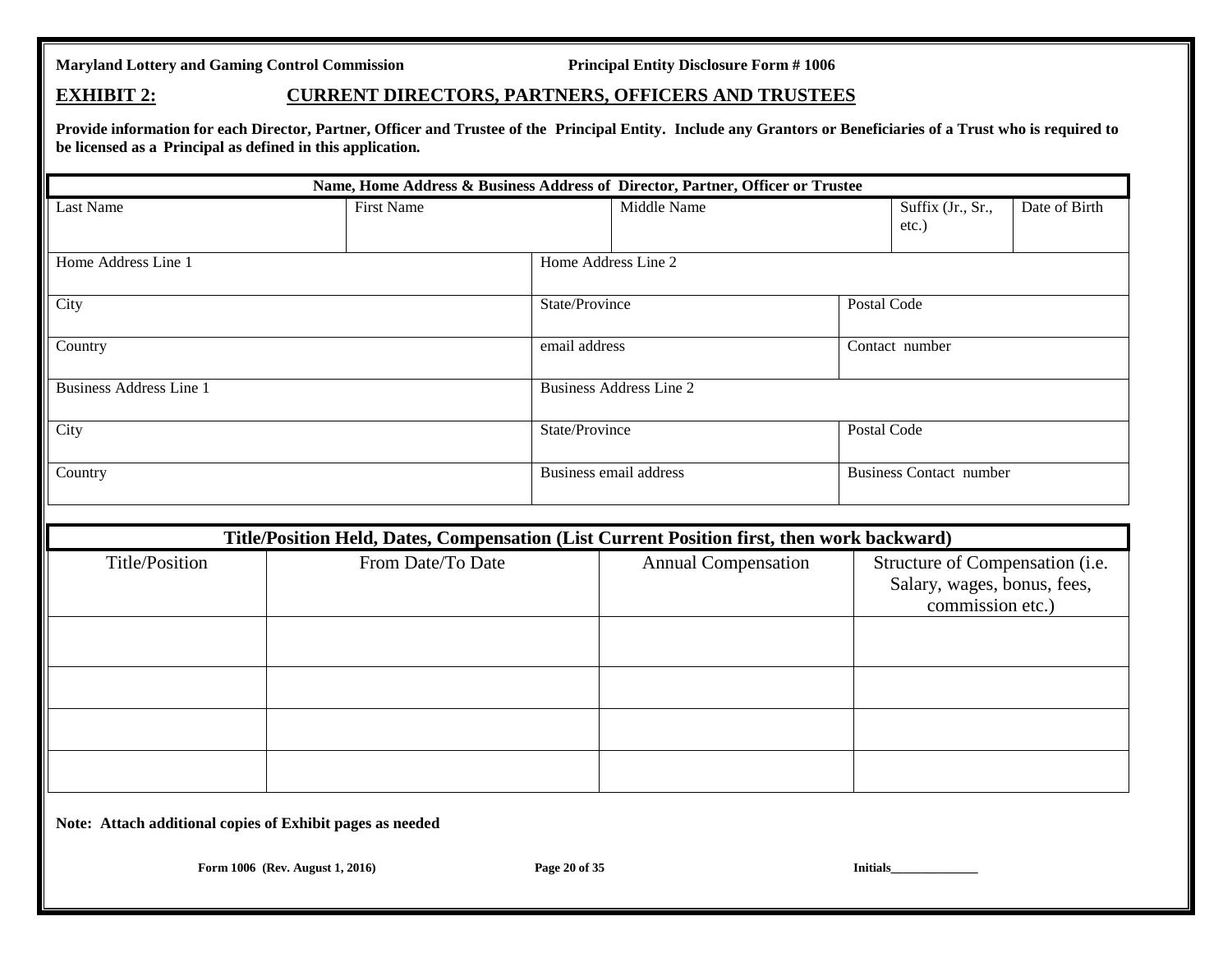### **EXHIBIT 3: OWNERS OF PRINCIPAL ENTITY**

Provide each person who has a direct ownership interest in a Video Lottery Facility Operation and all individuals and trusts who have a 5% or greater indirect **ownership interest in a Video Lottery facility.**

|                                                           |                                                                                            |                | Name, Home & Business Address of Director, Partner, Officer or Trustee |                 |                                |               |
|-----------------------------------------------------------|--------------------------------------------------------------------------------------------|----------------|------------------------------------------------------------------------|-----------------|--------------------------------|---------------|
| Last Name                                                 | <b>First Name</b>                                                                          |                | Middle Name                                                            |                 | Suffix (Jr., Sr.,<br>etc.)     | Date of Birth |
| Home Address Line 1                                       |                                                                                            |                | Home Address Line 2                                                    |                 |                                |               |
| City                                                      |                                                                                            | State/Province |                                                                        | Postal Code     |                                |               |
| Country                                                   |                                                                                            | email address  |                                                                        |                 | Contact number                 |               |
| <b>Business Address Line 1</b>                            |                                                                                            |                | <b>Business Address Line 2</b>                                         |                 |                                |               |
| City                                                      |                                                                                            | State/Province |                                                                        | Postal Code     |                                |               |
| Country                                                   |                                                                                            |                | Business email address                                                 |                 | <b>Business Contact number</b> |               |
|                                                           | Title/Position Held, Dates, Compensation (List Current Position first, then work backward) |                |                                                                        |                 |                                |               |
| Title/Position                                            | From Date/To Date                                                                          |                | Annual Compensation & Value                                            |                 | Reason for leaving             |               |
|                                                           |                                                                                            |                |                                                                        |                 |                                |               |
|                                                           |                                                                                            |                |                                                                        |                 |                                |               |
|                                                           |                                                                                            |                |                                                                        |                 |                                |               |
|                                                           |                                                                                            |                |                                                                        |                 |                                |               |
| Note: Attach additional copies of Exhibit pages as needed |                                                                                            |                |                                                                        |                 |                                |               |
|                                                           | Form 1006 (Rev. August 1, 2016)                                                            | Page 21 of 35  |                                                                        | <b>Initials</b> |                                |               |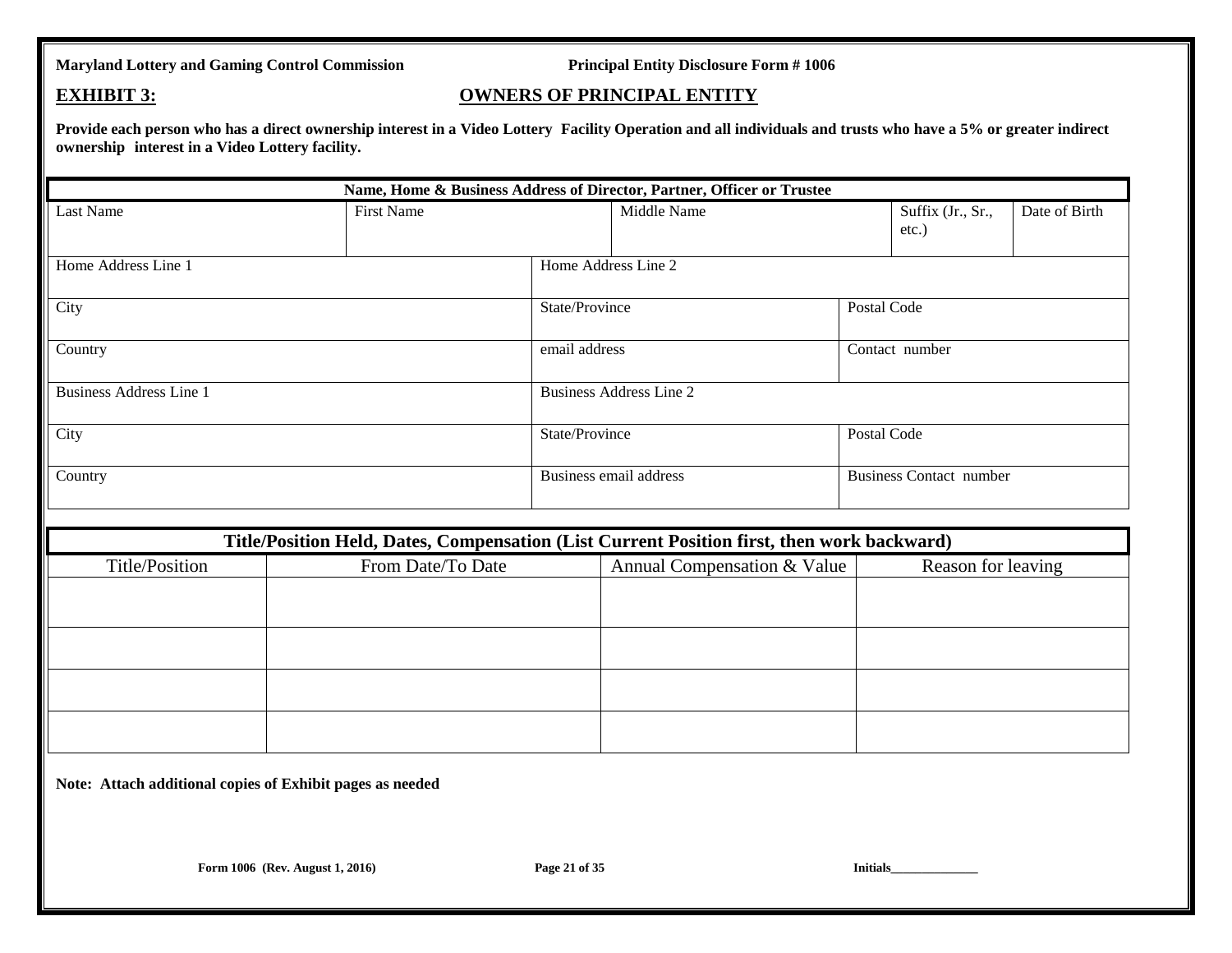### **EXHIBIT 4: CRIMINAL HISTORY**

Has the Principal Entity or any of its subsidiaries, principals, directors, partners, trustees or officers ever been indicted, charged with or convicted of a crime or **offense or been a party to or named as an unindicted co-conspirator in any criminal proceeding in any jurisdiction?**

| NATURE OF CHARGE OR<br><b>COMPLAINT</b>                   | DATE OF<br><b>CHARGE OR</b><br><b>COMPLAINT</b> | NAME AND ADDRESS OF<br><b>LAW ENFORCEMENT</b><br><b>AGENCY OR COURT</b><br><b>INVOLVED</b> | <b>DISPOSITON</b><br>(ACQUITTED,<br>CONVICTED,<br>DISMISSED, ETC.) | <b>SENTENCE</b> | NAME OF<br>DIRECTOR,<br>PARTNER,<br>OFFICER OR<br><b>TRUSTEE</b> |  |
|-----------------------------------------------------------|-------------------------------------------------|--------------------------------------------------------------------------------------------|--------------------------------------------------------------------|-----------------|------------------------------------------------------------------|--|
|                                                           |                                                 |                                                                                            |                                                                    |                 |                                                                  |  |
|                                                           |                                                 |                                                                                            |                                                                    |                 |                                                                  |  |
|                                                           |                                                 |                                                                                            |                                                                    |                 |                                                                  |  |
|                                                           |                                                 |                                                                                            |                                                                    |                 |                                                                  |  |
| Note: Attach additional copies of Exhibit pages as needed |                                                 |                                                                                            |                                                                    |                 |                                                                  |  |
|                                                           |                                                 |                                                                                            |                                                                    |                 |                                                                  |  |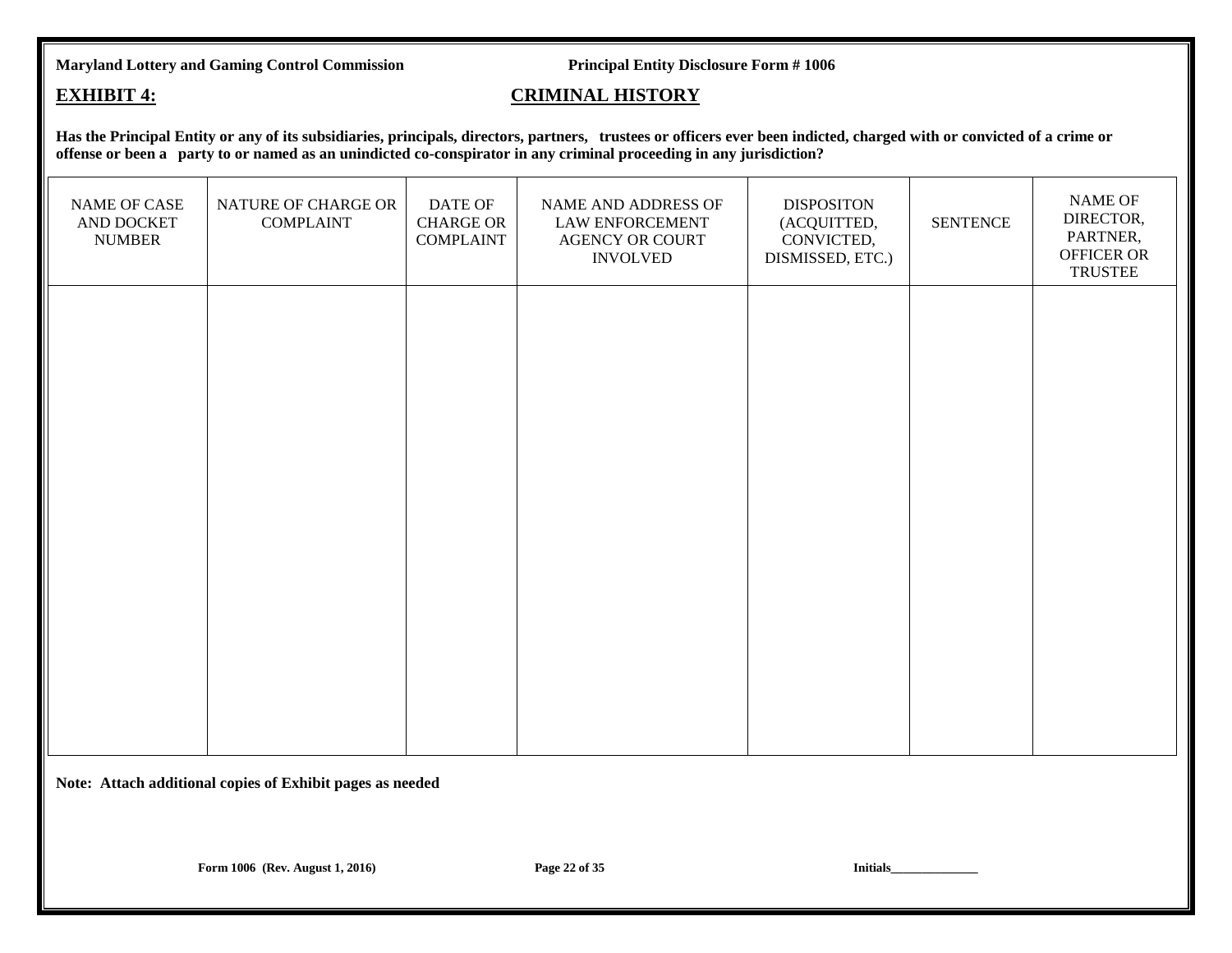### **EXHIBIT 5: INVESTIGATIONS, TESTIMONY OR POLYGRAPHS**

**Has the Principal Entity, any of its subsidiaries, principals, directors, partners, trustees or officers ever been called to testify before, been the subject of an investigation conducted by, or requested to take a polygraph exam by any governmental agency, court, committee, grand jury or investigatory body (municipal, state, county, provincial, federal national, etc.) other than in response to minor traffic related offenses?**

| NAME AND ADDRESS OF<br><b>COURT OR OTHER AGENCY</b>                                                                              | NATURE OF PROCEEDINGS<br>OR INVESTIGATION | <b>WAS TESTIMONY</b><br>GIVEN?<br>(Yes or No) | <b>DATES ON</b><br><b>WHICH</b><br><b>TESTIMONY WAS</b><br><b>GIVEN</b> | <b>APPROXIMATE</b><br>TIME PERIOD OF<br><b>INVESTIGATION</b> | DIRECTOR,<br>PARTNER,<br><b>OFFICER OR</b><br><b>TRUSTEE</b> |
|----------------------------------------------------------------------------------------------------------------------------------|-------------------------------------------|-----------------------------------------------|-------------------------------------------------------------------------|--------------------------------------------------------------|--------------------------------------------------------------|
|                                                                                                                                  |                                           |                                               |                                                                         |                                                              |                                                              |
| Type of Proceeding or Investigation                                                                                              |                                           |                                               |                                                                         |                                                              |                                                              |
| NAME AND ADDRESS OF<br><b>COURT OR OTHER AGENCY</b>                                                                              | NATURE OF PROCEEDINGS<br>OR INVESTIGATION | <b>WAS TESTIMONY</b><br>GIVEN?<br>(Yes or No) | <b>DATES ON</b><br><b>WHICH</b><br><b>TESTIMONY WAS</b><br><b>GIVEN</b> | <b>APPROXIMATE</b><br>TIME PERIOD OF<br><b>INVESTIGATION</b> | DIRECTOR,<br>PARTNER,<br>OFFICER OR<br><b>TRUSTEE</b>        |
|                                                                                                                                  |                                           |                                               |                                                                         |                                                              |                                                              |
| Type of Proceeding or Investigation                                                                                              |                                           |                                               |                                                                         |                                                              |                                                              |
| Note: Attach additional copies of Exhibit pages as needed<br>Form 1006 (Rev. August 1, 2016)<br>Page 23 of 35<br><b>Initials</b> |                                           |                                               |                                                                         |                                                              |                                                              |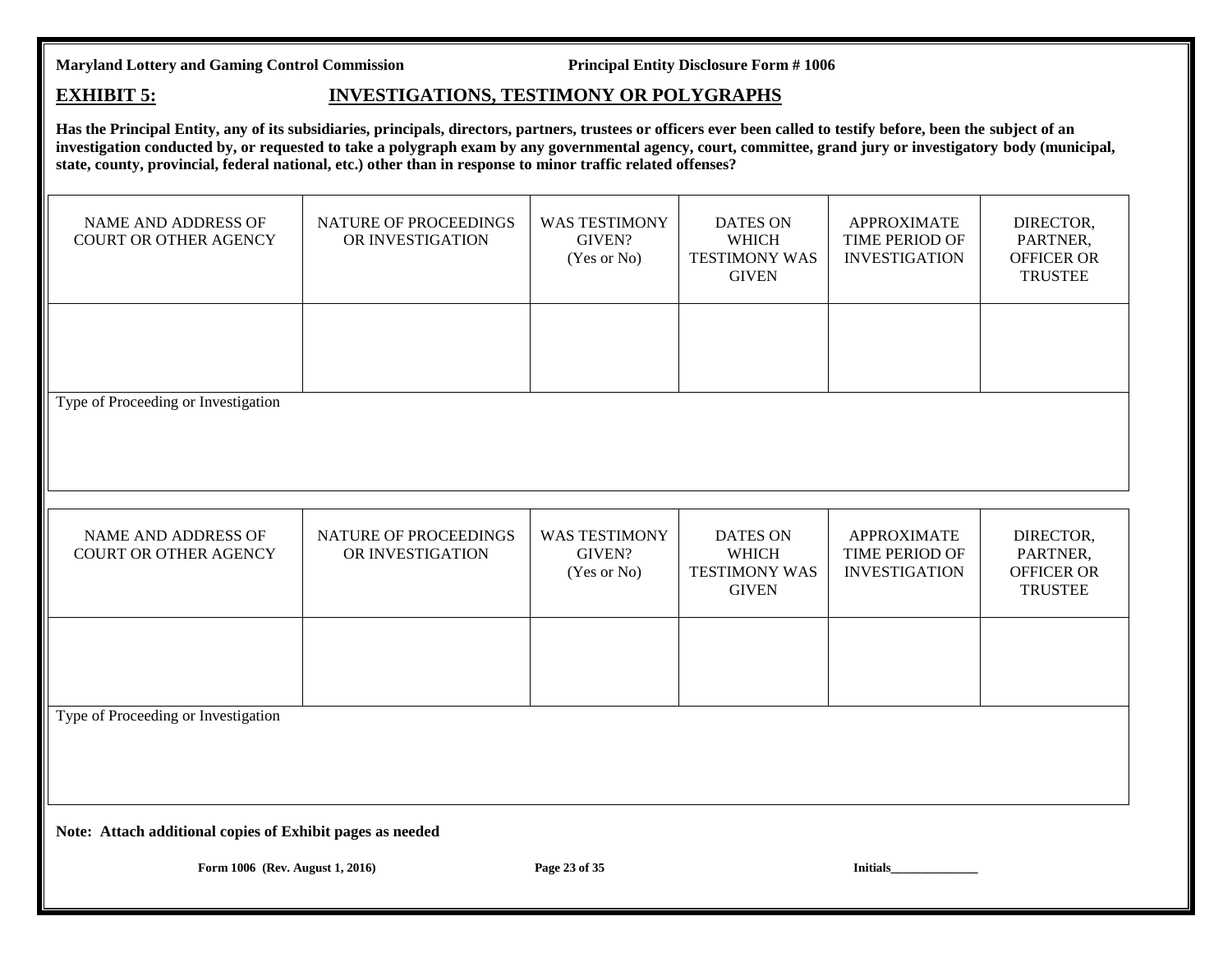### **EXHIBIT 6: EXISTING LITIGATION**

**Describe all existing civil litigation or any settled or closed legal action over the past three (3) years to which the Principal Entity, its parent, affiliate, holding or any subsidiary is or was a party whether in this state or in another jurisdiction. This description must include the title and docket number of the litigation, the**  name and location of the court before which it is pending, the identity of all parties to the litigation, the general nature of all claims being made and the nature **of any judgments.** 

**List the most recent litigation first.**

| Name of case and docket number                            | Name and address of law court<br>involved in litigation | Name of all parties involved in<br>litigation | Nature of Claim(s) and judgment (if judgment<br>has been rendered) |  |  |
|-----------------------------------------------------------|---------------------------------------------------------|-----------------------------------------------|--------------------------------------------------------------------|--|--|
|                                                           |                                                         |                                               |                                                                    |  |  |
|                                                           |                                                         |                                               |                                                                    |  |  |
|                                                           |                                                         |                                               |                                                                    |  |  |
|                                                           |                                                         |                                               |                                                                    |  |  |
|                                                           |                                                         |                                               |                                                                    |  |  |
|                                                           |                                                         |                                               |                                                                    |  |  |
|                                                           |                                                         |                                               |                                                                    |  |  |
|                                                           |                                                         |                                               |                                                                    |  |  |
|                                                           |                                                         |                                               |                                                                    |  |  |
| Note: Attach additional copies of Exhibit pages as needed |                                                         |                                               |                                                                    |  |  |
| Form 1006 (Rev. August 1, 2016)                           |                                                         | Page 24 of 35                                 | Initials_                                                          |  |  |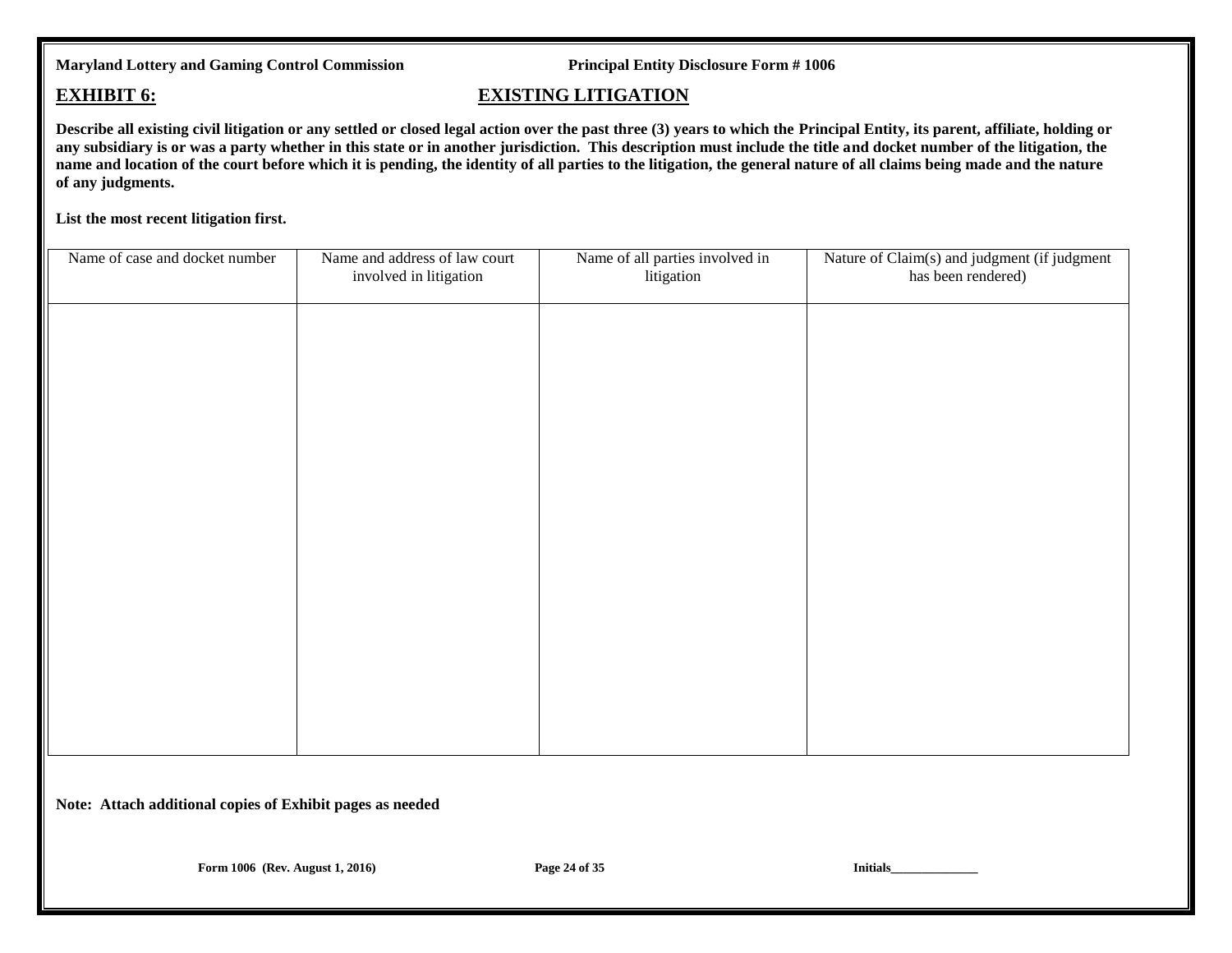|  | <b>Maryland Lottery and Gaming Control Commission</b> |  |  |  |  |
|--|-------------------------------------------------------|--|--|--|--|
|--|-------------------------------------------------------|--|--|--|--|

**Principal Entity Disclosure Form # 1006** 

| <b>EXHIBIT 7:</b><br>ANTITRUST, TRADE REGULATION AND SECURITIES JUDGMENTS; STATUTORY                                                                                                                                                                                                                                                                                                                                                                                                                                                                            |                                     |                 |  |  |  |  |
|-----------------------------------------------------------------------------------------------------------------------------------------------------------------------------------------------------------------------------------------------------------------------------------------------------------------------------------------------------------------------------------------------------------------------------------------------------------------------------------------------------------------------------------------------------------------|-------------------------------------|-----------------|--|--|--|--|
| AND REGULATORY VIOLATIONS<br>Has the Principal Entity ever had a judgment, order, consent decree or consent order pertaining to a violation or alleged violation of the federal antitrust, trade<br>regulation or securities laws, or similar laws of any state, province or country entered against it?<br>In the past ten years, has the Principal Entity had a judgment, order, consent decree or consent order pertaining to any state or federal statute, regulation or<br>code that resulted in a fine or penalty of \$10,000 or more entered against it? |                                     |                 |  |  |  |  |
| Title Or Case And Docket Number                                                                                                                                                                                                                                                                                                                                                                                                                                                                                                                                 | Name And Address Of Court Or Agency | Date Of Offense |  |  |  |  |
| Nature Of Offense                                                                                                                                                                                                                                                                                                                                                                                                                                                                                                                                               |                                     |                 |  |  |  |  |
| Disposition of Action                                                                                                                                                                                                                                                                                                                                                                                                                                                                                                                                           |                                     |                 |  |  |  |  |
| Nature Of Judgment, Decree Or Order                                                                                                                                                                                                                                                                                                                                                                                                                                                                                                                             |                                     |                 |  |  |  |  |
| Title Or Case And Docket Number                                                                                                                                                                                                                                                                                                                                                                                                                                                                                                                                 | Name And Address Of Court Or Agency | Date Of Offense |  |  |  |  |
| Nature Of Offense                                                                                                                                                                                                                                                                                                                                                                                                                                                                                                                                               |                                     |                 |  |  |  |  |
| Disposition                                                                                                                                                                                                                                                                                                                                                                                                                                                                                                                                                     |                                     |                 |  |  |  |  |
| Nature Of Judgment, Decree Or Order                                                                                                                                                                                                                                                                                                                                                                                                                                                                                                                             |                                     |                 |  |  |  |  |
| Note: Attach additional copies of Exhibit pages as needed                                                                                                                                                                                                                                                                                                                                                                                                                                                                                                       |                                     |                 |  |  |  |  |
| Form 1006 (Rev. August 1, 2016)                                                                                                                                                                                                                                                                                                                                                                                                                                                                                                                                 | Page 25 of 35                       | <b>Initials</b> |  |  |  |  |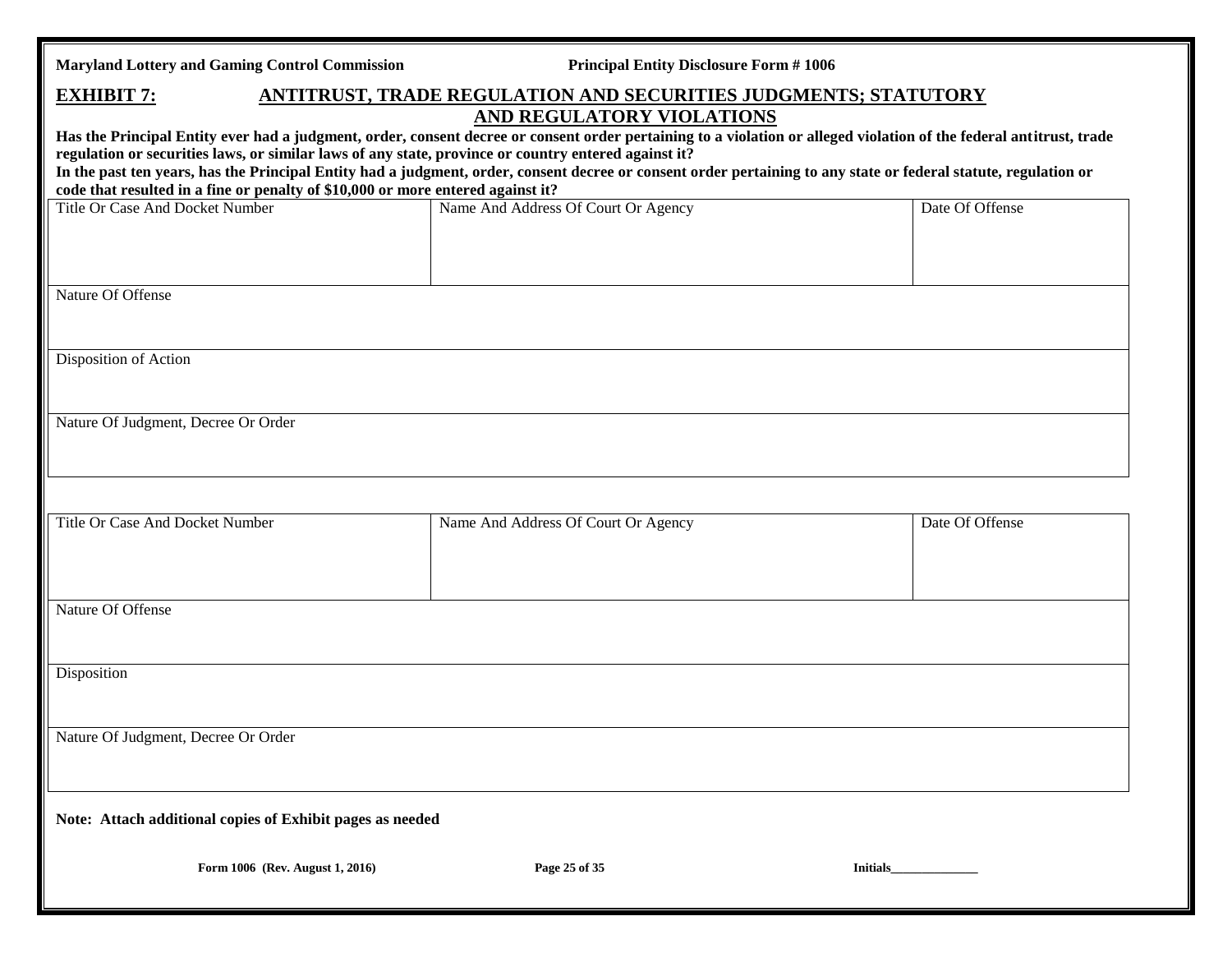### **EXHIBIT 8: BANKRUPTCY OR INSOLVENCY PROCEEDINGS**

**Has the Principal Entity, or any affiliate, intermediary, subsidiary or holding company had any petition under any provision of the Federal Bankruptcy Code or under any state insolvency law filed by or against it in the last ten year period?**

**Has the Principal Entity, or any affiliate, intermediary, subsidiary or holding company sought relief under any provision of the Federal Bankruptcy Code or under any state insolvency law in the last ten year period?**

**Has any receiver, fiscal agent, trustee, reorganization trustee, or similar officer been appointed in the last ten year period by a court for the business or property of the Principal Entity, or any affiliate, intermediary, subsidiary or holding companies?**

| Date Petition Filed Or Relief<br>Sought                   | Title Of Case And Docket Number | Name And Address Of Court Or Agency                                   |           |  |  |
|-----------------------------------------------------------|---------------------------------|-----------------------------------------------------------------------|-----------|--|--|
| Date Judgment Entered                                     |                                 | Name and Date Appointed of Court Appointed Receiver, Agent or Trustee |           |  |  |
| Nature of Judgment or Relief                              |                                 |                                                                       |           |  |  |
|                                                           |                                 |                                                                       |           |  |  |
| Note: Attach additional copies of Exhibit pages as needed |                                 |                                                                       |           |  |  |
|                                                           | Form 1006 (Rev. August 1, 2016) | Page 26 of 35                                                         | Initials_ |  |  |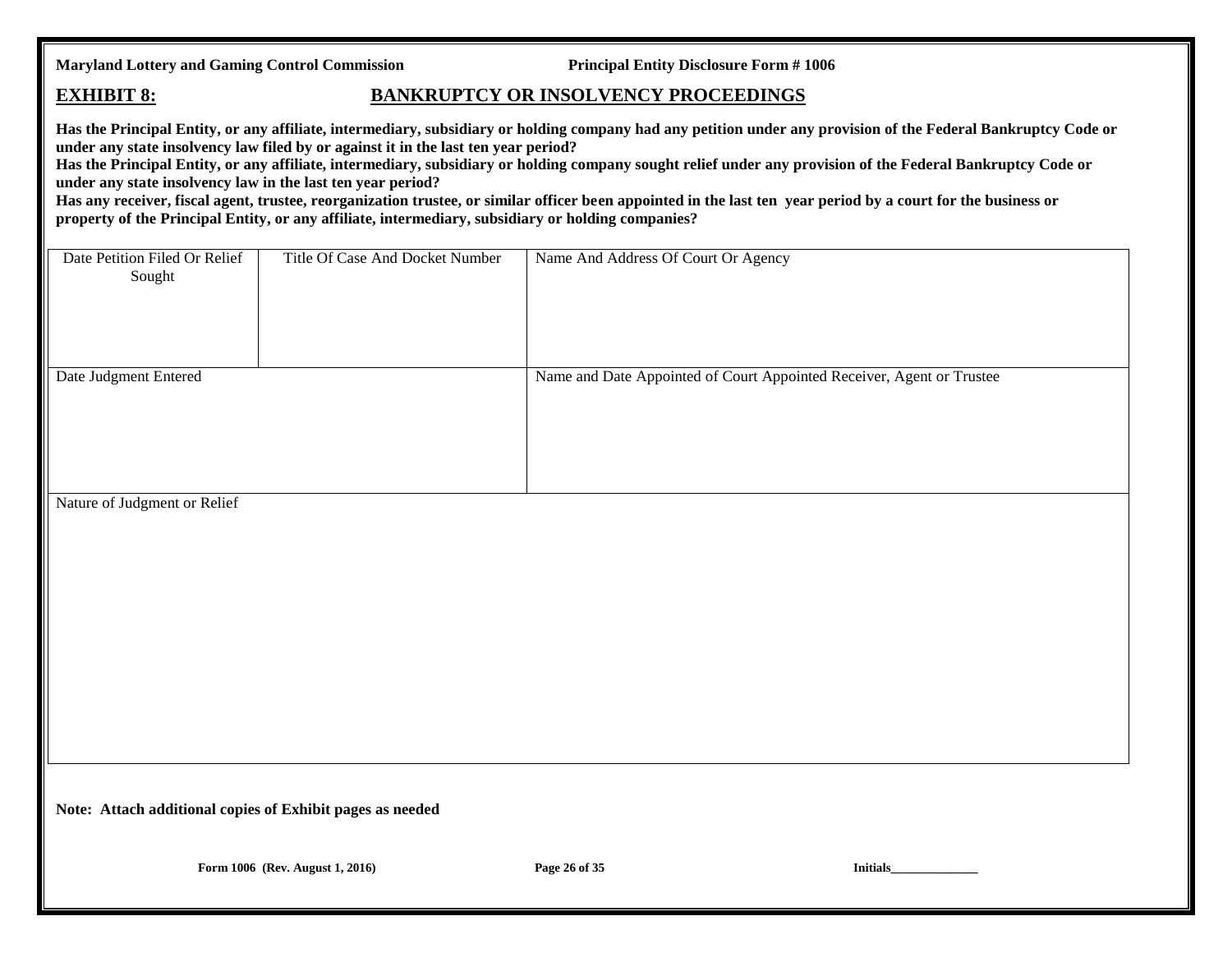### **EXHIBIT 9: LICENSES** ( Gaming and Non-Gaming )

**Has the Principal Entity, or any affiliate, intermediary, subsidiary or holding company ever applied in any jurisdiction, including but not limited to, any federal, state, local or Native American governments for a license, permit or other authorization to participate in lawful gambling operations (including slot machines, video lottery terminals, table gaming, horse racing, dog racing, pari-mutuel operation etc.)?**

**Has the Principal Entity, or any affiliate, intermediary, subsidiary or holding company ever had any license application, license, permit or other authorization issued by a government agency in this state or any other jurisdiction denied, suspended or revoked in last ten year period?**

### **(List gaming licenses first and non-gaming licenses second)**

| Type Of License Or | Name And Location Of | Application | Disposition (i.e.  | <b>Disposition Date</b> | If Issued, Give Appropriate License, Permit |
|--------------------|----------------------|-------------|--------------------|-------------------------|---------------------------------------------|
| Permit             | Governmental Agency  | Number      | Granted, Denied,   |                         | Or Other Such Number And Expiration         |
|                    |                      |             | Pending, Expired,  |                         | Date. If Denied, Pending, Expired,          |
|                    |                      |             | Suspended, Revoked |                         | Suspended, Conditioned, Withdrawn Or        |
|                    |                      |             | Withdrawn etc.)    |                         | Revoked, Provide Why                        |
|                    |                      |             |                    |                         |                                             |
|                    |                      |             |                    |                         |                                             |
|                    |                      |             |                    |                         |                                             |
|                    |                      |             |                    |                         |                                             |
|                    |                      |             |                    |                         |                                             |
|                    |                      |             |                    |                         |                                             |
|                    |                      |             |                    |                         |                                             |
|                    |                      |             |                    |                         |                                             |
|                    |                      |             |                    |                         |                                             |
|                    |                      |             |                    |                         |                                             |
|                    |                      |             |                    |                         |                                             |
|                    |                      |             |                    |                         |                                             |
|                    |                      |             |                    |                         |                                             |
|                    |                      |             |                    |                         |                                             |
|                    |                      |             |                    |                         |                                             |
|                    |                      |             |                    |                         |                                             |
|                    |                      |             |                    |                         |                                             |
|                    |                      |             |                    |                         |                                             |
|                    |                      |             |                    |                         |                                             |
|                    |                      |             |                    |                         |                                             |
|                    |                      |             |                    |                         |                                             |
|                    |                      |             |                    |                         |                                             |
|                    |                      |             |                    |                         |                                             |

**Note: Attach additional copies of Exhibit pages as needed**

**Form 1006 (Rev. August 1, 2016) Page 27 of 35 Initials\_**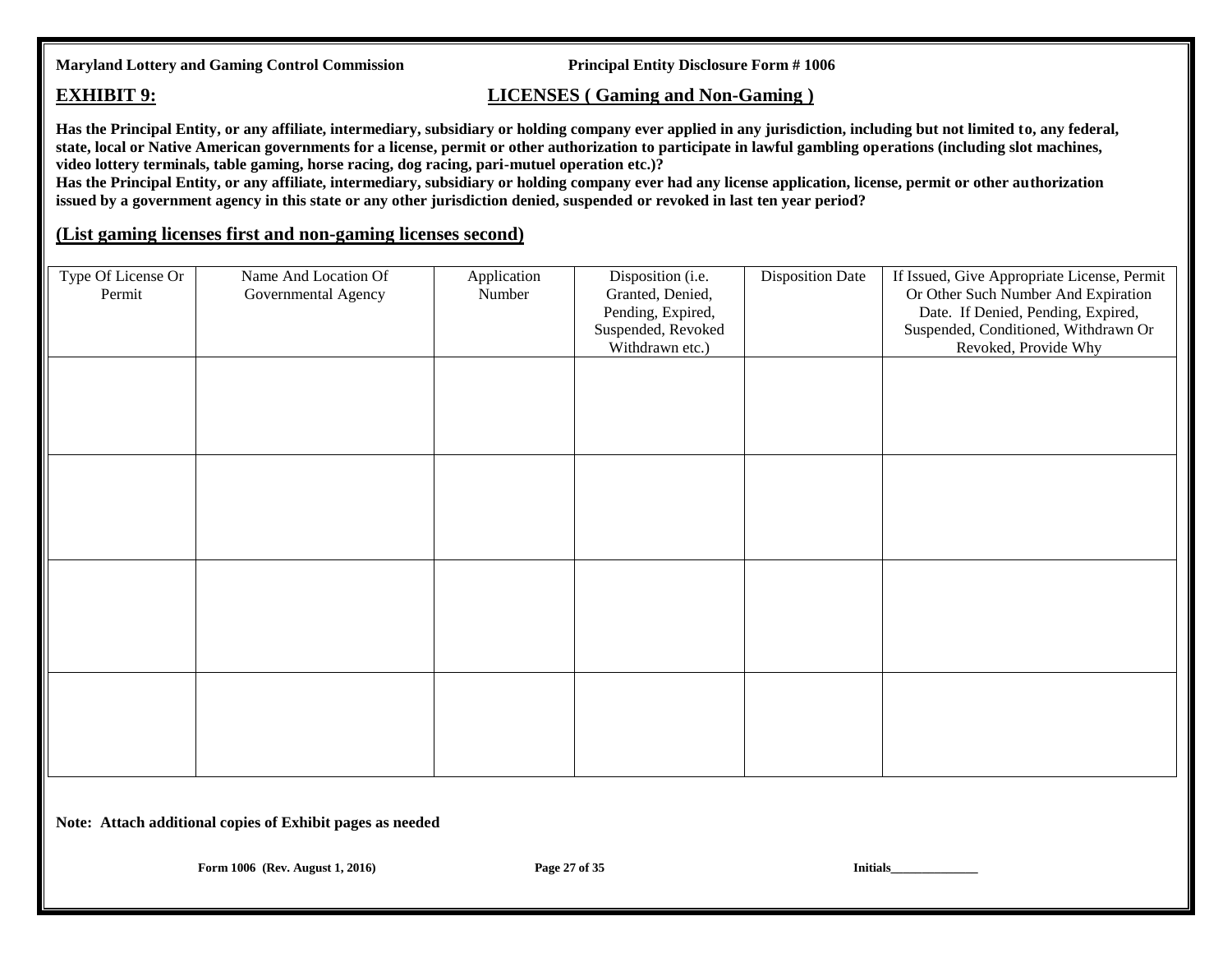### **EXHIBIT 10: CONTRIBUTIONS AND DISBURSEMENTS**

**During the last ten year period, has the Principal Entity, or any affiliate, intermediary, subsidiary or holding company, director, officer, or employee or any third party acting for or on behalf of the corporation made any bribes or kickbacks or made any payments alleged to have been bribes or kickbacks to any employee, company or organization to obtain favorable treatment?**

**Has the Principal Entity, or any affiliate, intermediary, subsidiary or holding company, director, officer or employee or any third party acting for or on behalf of the corporation made any bribes or kickbacks or made any payments alleged to have been bribes or kickbacks to any government official, domestic or foreign to obtain favorable treatment in the last ten year period?**

**In the last ten (10) years, has Principal Entity, or any affiliate, intermediary, subsidiary or holding company maintained any bank account, domestic or foreign, not reflected on the Principal Entity's books or records?**

**During the last ten year period, has the Principal Entity, or any affiliate, intermediary, subsidiary or holding company, maintained any numbered accounts or any account in the name of a nominee for the Principal Entity?**

| Last Name                                                 | First Name     |                | Middle Name |                 | Suffix (Jr., Sr.,<br>etc.)    | Date of Birth |
|-----------------------------------------------------------|----------------|----------------|-------------|-----------------|-------------------------------|---------------|
| <b>Entity Name</b>                                        |                |                |             |                 |                               |               |
| Address Line 1                                            |                | Address Line 2 |             |                 |                               |               |
| City                                                      | State/Province |                |             | Postal Code     |                               |               |
| Country                                                   |                | email address  |             |                 | Contact number                |               |
|                                                           |                |                |             |                 |                               |               |
| Last Name                                                 | First Name     |                | Middle Name |                 | Suffix (Jr., Sr.,<br>$etc.$ ) | Date of Birth |
| <b>Entity Name</b>                                        |                |                |             |                 |                               |               |
| Address Line 1                                            |                | Address Line 2 |             |                 |                               |               |
| City                                                      |                | State/Province |             | Postal Code     |                               |               |
| Country                                                   |                | email address  |             |                 | Contact number                |               |
| Note: Attach additional copies of Exhibit pages as needed |                |                |             |                 |                               |               |
| Form 1006 (Rev. August 1, 2016)                           |                | Page 28 of 35  |             | <b>Initials</b> |                               |               |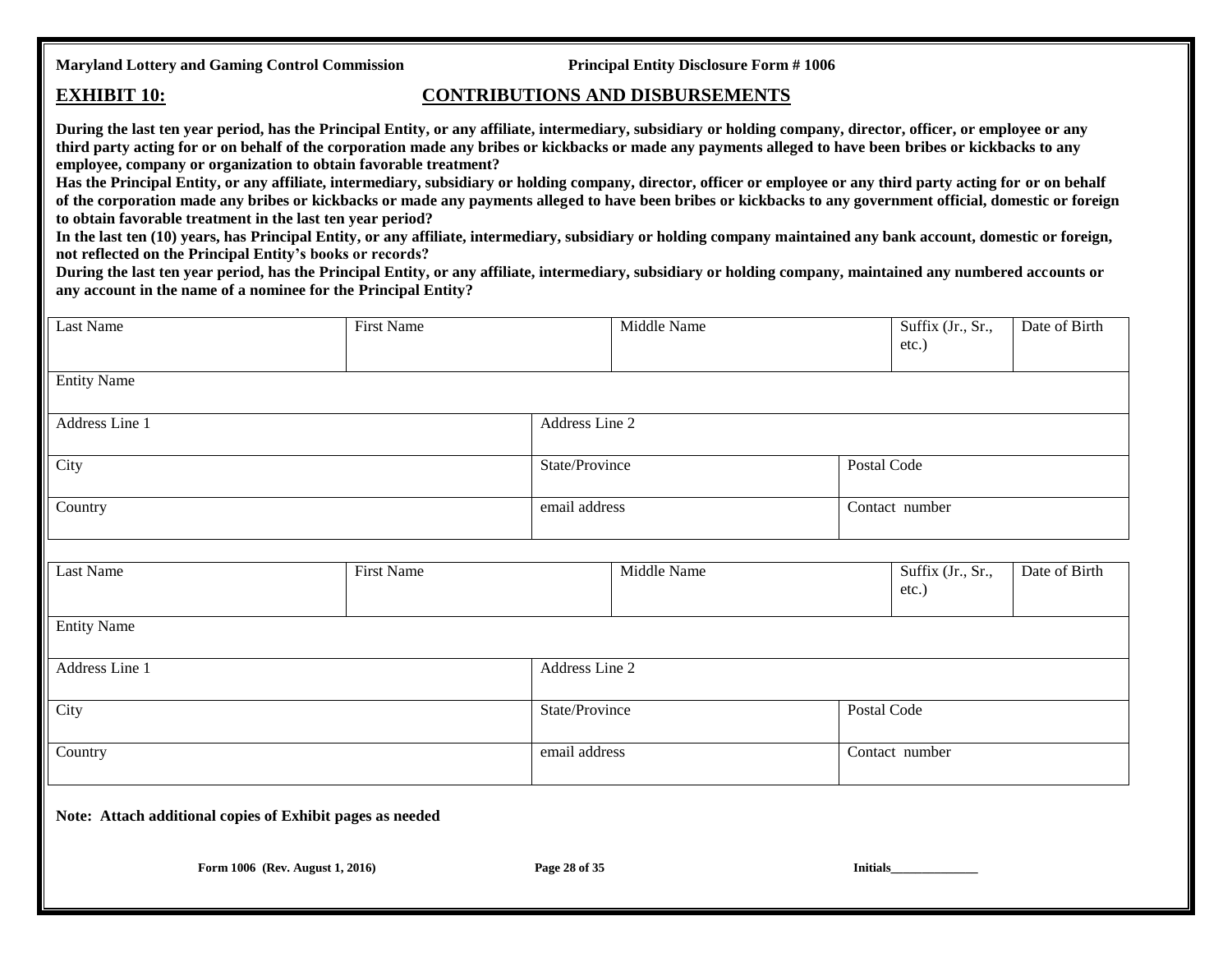|  |  | <b>Maryland Lottery and Gaming Control Commission</b> |
|--|--|-------------------------------------------------------|
|  |  |                                                       |

**Principal Entity Disclosure Form # 1006** 

## **EXHIBIT 11: REQUIRED ATTACHMENTS - EXPLANATIONS**

**If an attachment is not applicable to the Principal Entity, indicate "N/A", then explain why it is not applicable.** 

**All information shall be provided** *in addition* **to the exhibits that are to be submitted.**

| <b>Attachment</b>                                         |                                 | <b>Explanation</b> |           |  |  |
|-----------------------------------------------------------|---------------------------------|--------------------|-----------|--|--|
|                                                           |                                 |                    |           |  |  |
|                                                           |                                 |                    |           |  |  |
|                                                           |                                 |                    |           |  |  |
|                                                           |                                 |                    |           |  |  |
|                                                           |                                 |                    |           |  |  |
|                                                           |                                 |                    |           |  |  |
|                                                           |                                 |                    |           |  |  |
|                                                           |                                 |                    |           |  |  |
|                                                           |                                 |                    |           |  |  |
|                                                           |                                 |                    |           |  |  |
|                                                           |                                 |                    |           |  |  |
|                                                           |                                 |                    |           |  |  |
|                                                           |                                 |                    |           |  |  |
|                                                           |                                 |                    |           |  |  |
|                                                           |                                 |                    |           |  |  |
|                                                           |                                 |                    |           |  |  |
|                                                           |                                 |                    |           |  |  |
|                                                           |                                 |                    |           |  |  |
|                                                           |                                 |                    |           |  |  |
|                                                           |                                 |                    |           |  |  |
|                                                           |                                 |                    |           |  |  |
| Note: Attach additional copies of Exhibit pages as needed |                                 |                    |           |  |  |
|                                                           | Form 1006 (Rev. August 1, 2016) | Page 29 of 35      | Initials_ |  |  |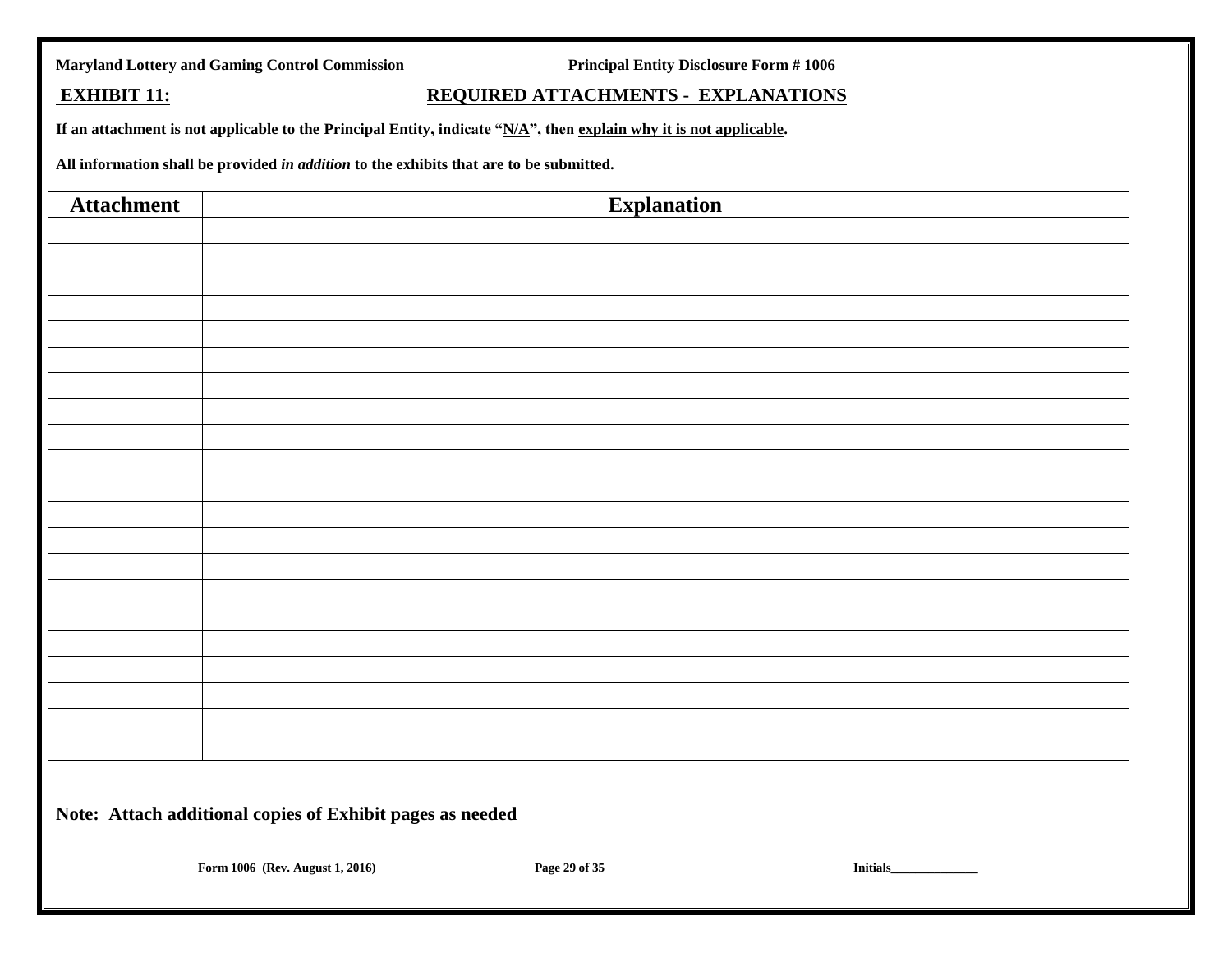### **EXHIBIT 12 AUTHORIZATION FOR RELEASE OF INFORMATION**

**TO: \_\_\_\_\_\_\_\_\_\_\_\_\_\_\_\_\_\_\_\_\_\_\_\_\_\_\_\_\_\_\_\_\_\_\_\_\_\_\_\_\_\_\_\_\_\_\_\_\_\_\_\_\_\_\_\_\_\_\_\_\_\_\_\_\_\_\_**

**FROM: \_\_\_\_\_\_\_\_\_\_\_\_\_\_\_\_\_\_\_\_\_\_\_\_\_\_\_\_\_\_\_\_\_\_\_\_\_\_\_\_\_\_\_\_\_\_\_\_\_\_\_\_\_\_\_\_\_\_\_\_\_\_\_\_**

### **(Printed Name of Principal Entity Entity)**

I am, or represent, a principal entity of an applicant for a video lottery terminal license in the State of Maryland.

The Maryland State Lottery Commission is required by law to conduct an investigation of an applicant for a video lottery terminal license. That investigation requires the Commission to collect and evaluate information about the applicant's principal entities. I irrevocably give consent to the Maryland State Lottery Commission, the Video Lottery Facility Location Commission, the Maryland State Police, and persons authorized by the Commission, to: (1) verify all information provided in the Disclosure Form; (2) conduct a background investigation of me, or the principal entity that I represent; and (3) have access to any and all information that I, or the principal entity that I represent, have provided to any other jurisdiction in the context of a gaming license investigation in that jurisdiction, as well as the information obtained by that other jurisdiction during the course of any investigation that it may have conducted about me or the principal entity that I represent.

By executing this Authorization, I authorize any of the following entities to release to the Commission any and all information about me, or the principal entity that I represent, that the Commission requests: local, State or federal government unit; commercial or business enterprise; non-profit entity; individual; or any other public or private entity. The requested information may be released in written, verbal, electronic, or any other form.

With respect to any claims or liability arising from the release of the requested information to the Commission, I expressly waive, release, discharge and forever hold harmless and agree to indemnify, the unit, entity, or individual that releases information to the Commission under the authority of this Authorization.

A photo, facsimile, or electronic copy of this signed and dated Authorization shall be equally effective as an original.

\_\_\_\_\_\_\_\_\_\_\_\_\_\_\_\_\_\_\_\_\_\_\_\_\_\_\_\_\_\_\_\_\_\_\_\_\_\_\_\_\_\_ \_\_\_\_\_\_\_\_\_\_\_\_\_\_\_\_\_\_\_\_\_\_\_\_\_\_\_\_\_\_

\_\_\_\_\_\_\_\_\_\_\_\_\_\_\_\_\_\_\_\_\_\_\_\_\_\_\_\_\_\_\_\_\_\_\_\_\_\_\_\_\_\_\_\_\_\_\_\_\_\_ \_\_\_\_\_\_\_\_\_\_\_\_\_\_\_\_\_\_\_\_\_\_\_\_\_\_\_\_\_\_\_\_\_\_\_\_

| Signature of Individual Completing Form | Date |
|-----------------------------------------|------|
|                                         |      |

Printed Name Title

### **NOTARY PUBLIC**

| The undersigned, a Notary Public in and for the County of _________________, in the State of                                  |               | certifies that the above named individual appeared in person, and before me, either known to me |                 |
|-------------------------------------------------------------------------------------------------------------------------------|---------------|-------------------------------------------------------------------------------------------------|-----------------|
| or satisfactorily proven to be the individual whose name subscribed to the within instrument and signed the Authorization and |               |                                                                                                 |                 |
| Notification.                                                                                                                 |               |                                                                                                 |                 |
| This $\frac{day \text{ of }_{x} x}{x}$ day of $\frac{1}{x}$ , and to which witness my hand and seal.                          |               |                                                                                                 |                 |
|                                                                                                                               |               |                                                                                                 |                 |
|                                                                                                                               |               | <b>Notary Public</b>                                                                            |                 |
| <b>Stamp or Seal</b>                                                                                                          |               | <b>Printed Name</b>                                                                             |                 |
|                                                                                                                               |               |                                                                                                 |                 |
|                                                                                                                               |               |                                                                                                 |                 |
|                                                                                                                               |               |                                                                                                 |                 |
| Form 1006 (Rev. August 1, 2016)                                                                                               | Page 30 of 35 |                                                                                                 | <b>Initials</b> |
|                                                                                                                               |               |                                                                                                 |                 |
|                                                                                                                               |               |                                                                                                 |                 |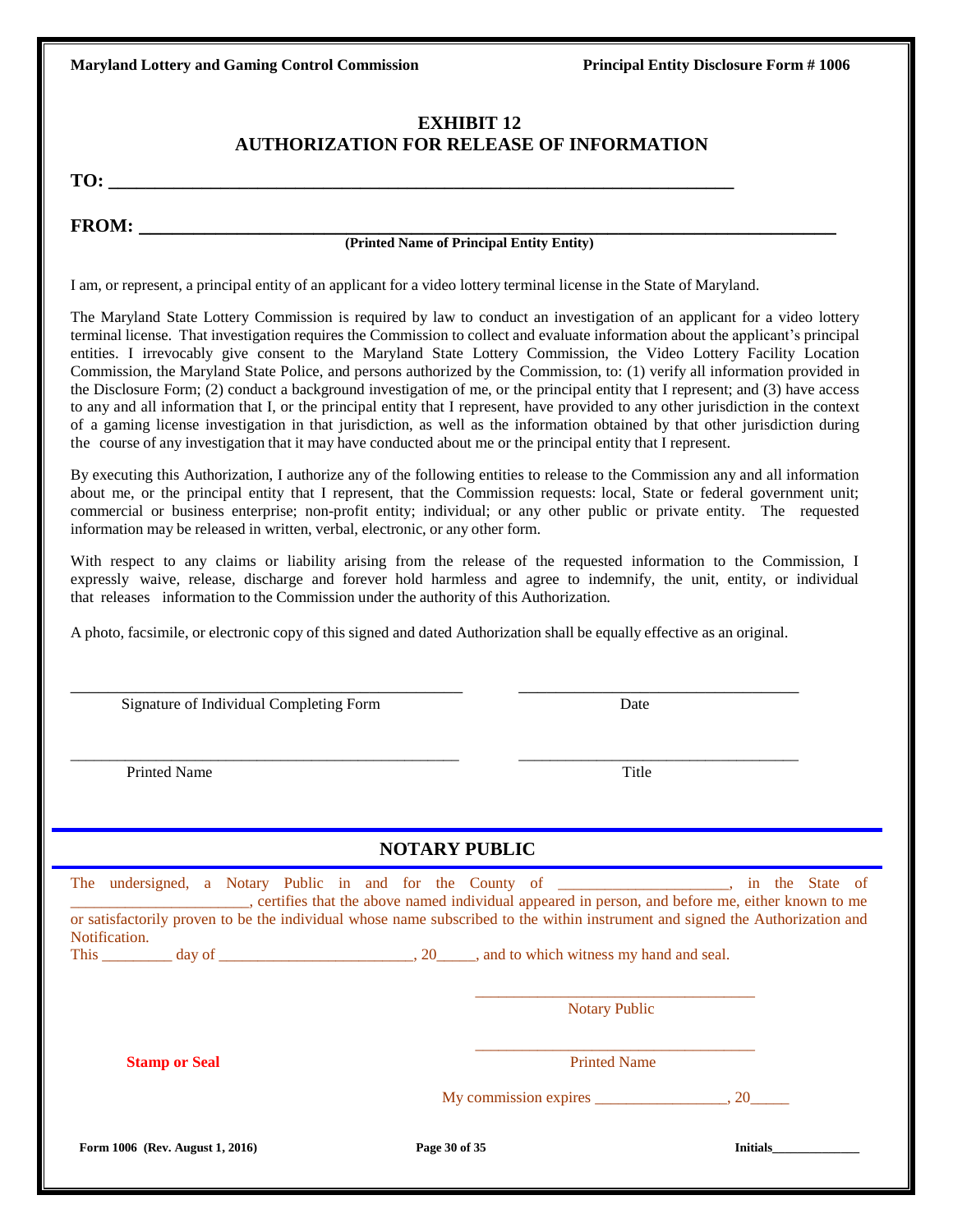## **EXHIBIT 13 AFFIDAVIT OF REPRESENTATIVE OF PRINCIPAL ENTITY**

I, (printed name), am authorized to complete and execute this Principal Entity Disclosure Form on behalf of (printed name of Principal Entity). I am also authorized to provide all of the information requested on this Form to the Maryland State Lottery Commission, its employees, agents, and vendors (collectively, "the Commission"), and to make the representations set forth in this Affidavit.

I have read, and understand, every page of this Form. To the best of my knowledge, information, and belief, the information that I have provided on, or attached to, this Form is accurate, complete, and not misleading. I understand that any misrepresentation or omission may lead to the delay or denial of an application for a video lottery license, or may result in the Commission imposing sanctions against the applicant, up to and including revocation of its license if it has been issued a license. I understand that any misrepresentation or omission on this Disclosure Form may also subject me, or the principal entity that I represent, to civil or criminal liability.

By a separate Authorization for Release of Information, I am authorizing any entity or individual that has information about the Principal Entity to release that information to the Commission for purposes of its investigation of an applicant for a video lottery operation license.

On behalf of the Principal Entity and its successors and assigns, I expressly waive, release, discharge, and forever hold harmless and agree to indemnify, the Commission, the State of Maryland, and their employees, agents, and representatives, from liability for any and all claims or legal action arising from any actions that the Commission or the State of Maryland may take related to the collection of information from the Principal Entity and the use of that information in connection with investigating an Principal Entity.

SIGNATURE OF AUTHORIZED REPRESENTATIVE DATE

PRINTED NAME OF AUTHORIZED REPRESENTATIVE TITLE

### **NOTARY PUBLIC**

\_\_\_\_\_\_\_\_\_\_\_\_\_\_\_\_\_\_\_\_\_\_\_\_\_\_\_\_\_\_\_\_\_\_\_\_\_\_\_\_\_\_\_\_\_\_\_\_\_\_ \_\_\_\_\_\_\_\_\_\_\_\_\_\_\_\_\_\_\_\_\_\_\_\_\_\_\_\_\_\_\_\_\_\_\_\_\_\_\_\_\_

 $\overline{\phantom{a}}$  , and the set of the set of the set of the set of the set of the set of the set of the set of the set of the set of the set of the set of the set of the set of the set of the set of the set of the set of the s

| The undersigned, a Notary Public in and for the County of _________________, in the State of<br>ertifies that the above named individual appeared in person, and before me, either known to me<br>or satisfactorily proven to be the individual whose name subscribed to the within instrument and signed the Authorization and<br>Notification. |               |                      |                 |
|--------------------------------------------------------------------------------------------------------------------------------------------------------------------------------------------------------------------------------------------------------------------------------------------------------------------------------------------------|---------------|----------------------|-----------------|
|                                                                                                                                                                                                                                                                                                                                                  |               | <b>Notary Public</b> |                 |
| <b>Stamp or Seal</b>                                                                                                                                                                                                                                                                                                                             |               | <b>Printed Name</b>  |                 |
|                                                                                                                                                                                                                                                                                                                                                  |               |                      |                 |
|                                                                                                                                                                                                                                                                                                                                                  |               |                      |                 |
|                                                                                                                                                                                                                                                                                                                                                  |               |                      |                 |
| Form 1006 (Rev. August 1, 2016)                                                                                                                                                                                                                                                                                                                  | Page 31 of 35 |                      | <b>Initials</b> |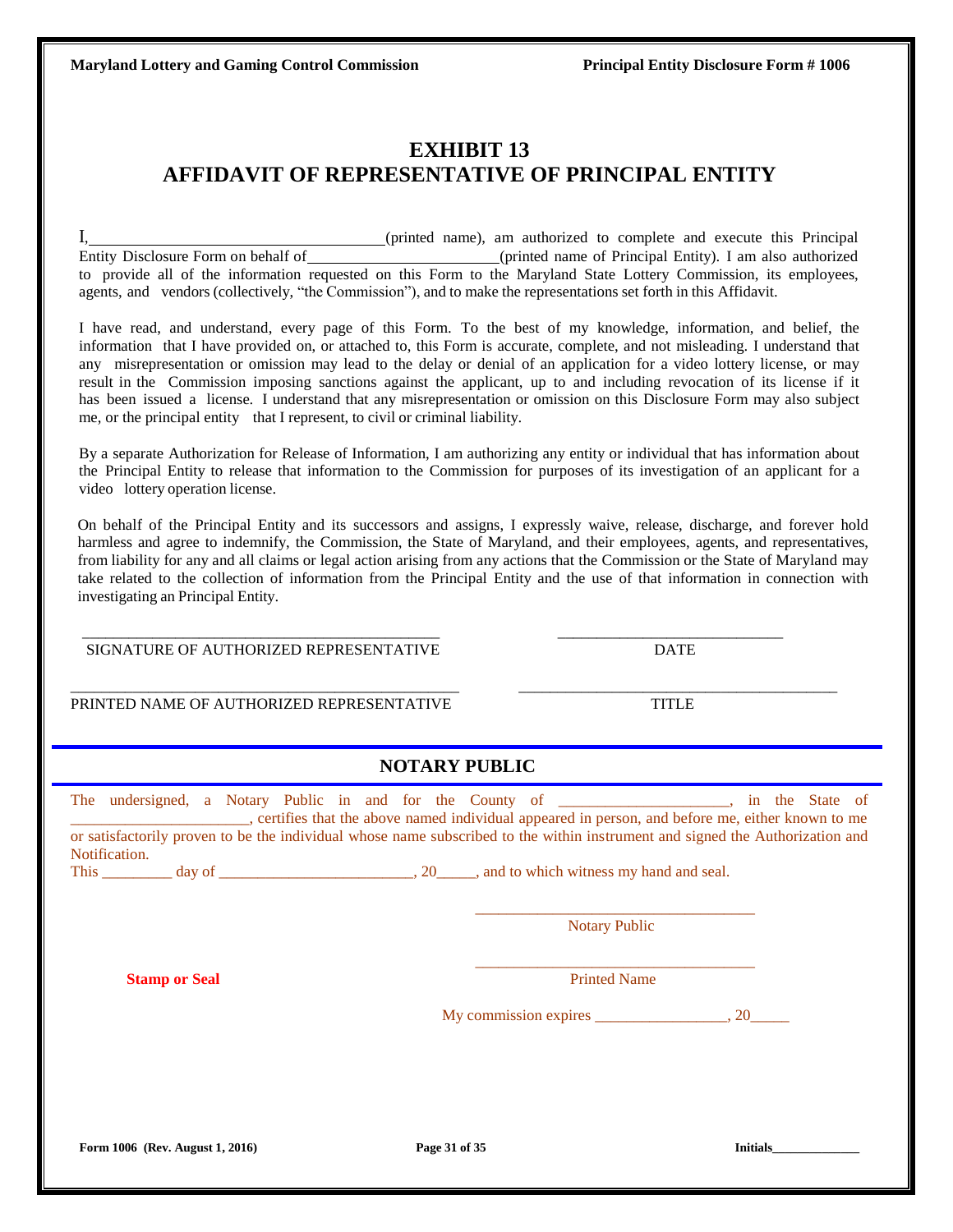### **EXHIBIT 14 ACKNOWLEGEMENT AND DISCLOSURE**

I understand and acknowledge the following:

I am a representative of the set of the set of the set of the set of the set of  $\alpha$  (printed name of Principal Entity), who is applying to the Maryland Lottery and Gaming Control Commission ("Commission") to be a Principal Entity of an applicant for a video lottery terminal operation license in the State of Maryland. The Principal Entity cannot conduct business with a video lottery operation licensee applicant or a video lottery operation licensee unless the Commission finds that the Principal Entity meets the legal requirements for licensure. The Commission, through its employees, agents and vendors, is required by law to conduct a background investigation of each Principal Entity.

During the investigation, the Commission is required to collect and evaluate various kinds of information or reports to determine if Principal Entities meet the eligibility requirements for licensure. The background investigation will include, but not be limited to, information or reports about the Principal Entity's: character; general reputation; personal characteristics, including honesty and integrity; financial stability; debts to State agencies; criminal records, records of involvement with federal, state or other law enforcement agencies as specified in the application, or record of involvement with any litigation. As a representative, I have the right to request a complete and accurate disclosure of the nature and scope of the investigation and a copy of a summary of the Principal Entity's rights under federal credit reporting law.

I am requesting that the Commission, through its employees, agents or vendors, obtain this information about the Principal Entity to evaluate their eligibility for a license. I acknowledge that this disclosure and authorization remain in effect during the time the application is pending and during the time of any video lottery operation license that may be granted.

By separate Authorization for Release of Information, I am authorizing any entity or individual that has information about the Principal Entity that I represent, to release that information to the Commission for purposes of its investigation of a Principal Entity of an applicant for a video lottery terminal operation license in the State of Maryland.

| Signature                       | Date | <b>Printed Name</b>                                                                                                                                                                                                                                                                                                                                                                                                                     |                 |  |
|---------------------------------|------|-----------------------------------------------------------------------------------------------------------------------------------------------------------------------------------------------------------------------------------------------------------------------------------------------------------------------------------------------------------------------------------------------------------------------------------------|-----------------|--|
| <b>NOTARY PUBLIC</b>            |      |                                                                                                                                                                                                                                                                                                                                                                                                                                         |                 |  |
| Notification.                   |      | The undersigned, a Notary Public in and for the County of _________________, in the State of<br>, certifies that the above named individual appeared in person, and before me, either known to me<br>or satisfactorily proven to be the individual whose name subscribed to the within instrument and signed the Authorization and<br>This $\_\_\_\_$ day of $\_\_\_\_\_\_\_$ , 20 $\_\_\_\_\$ , and to which witness my hand and seal. |                 |  |
|                                 |      | <b>Notary Public</b>                                                                                                                                                                                                                                                                                                                                                                                                                    |                 |  |
| <b>Stamp or Seal</b>            |      | <b>Printed Name</b>                                                                                                                                                                                                                                                                                                                                                                                                                     |                 |  |
|                                 |      |                                                                                                                                                                                                                                                                                                                                                                                                                                         |                 |  |
| Form 1006 (Rev. August 1, 2016) |      | Page 32 of 35                                                                                                                                                                                                                                                                                                                                                                                                                           | <b>Initials</b> |  |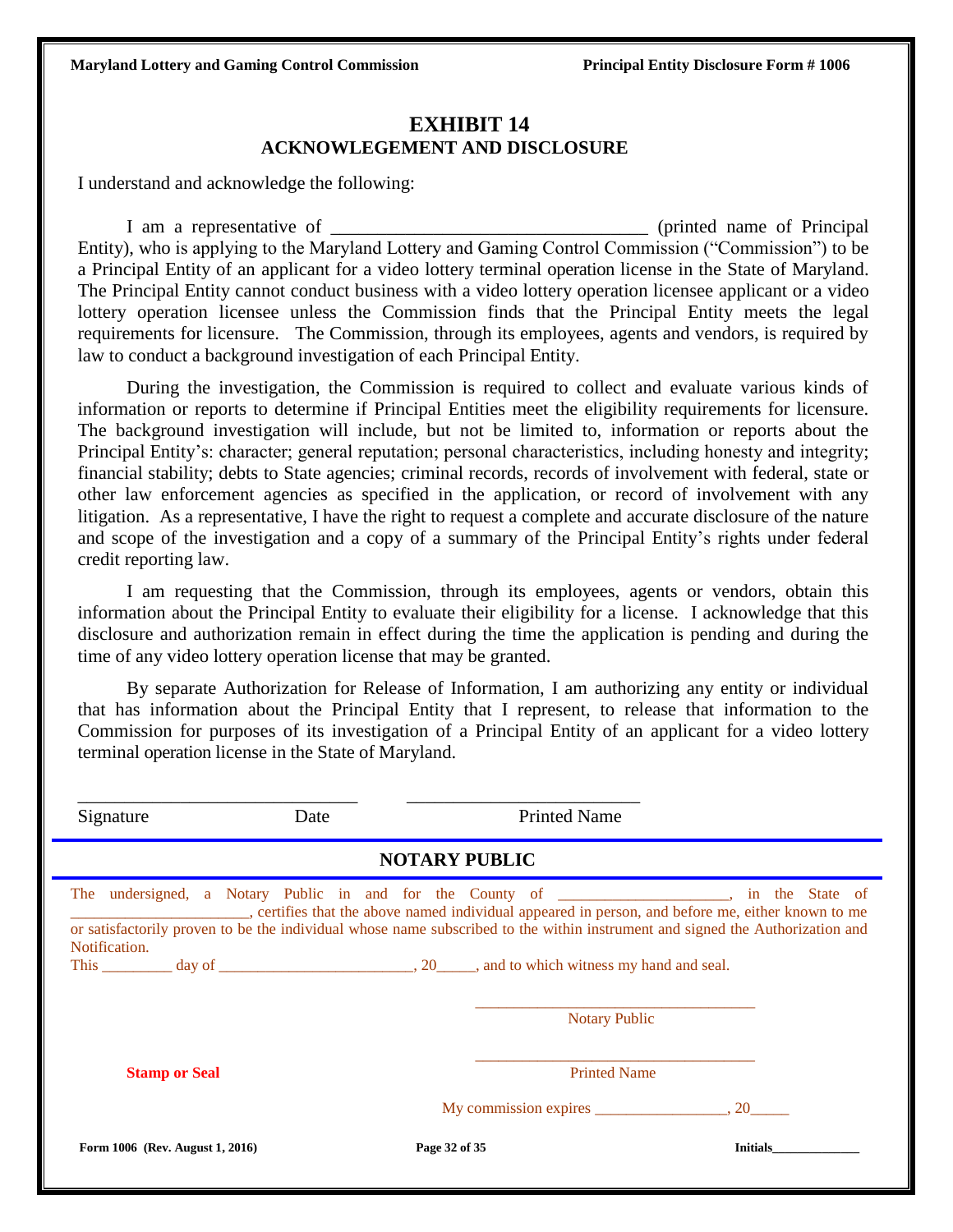# **EXHIBIT 15 REQUEST FOR FEDERAL TAX RETURN**

The IRS Form 4506-T is required to be executed so that the Commission will be authorized to obtain independent verification of the Principal Entity's filing of required federal tax returns.

The Principal Entity must submit 2 (two) original IRS Form 4506-T forms with the application packet. (During the course of the investigation, the Commission may need to request up to five years of returns, but the Form 4506-T only provides space to request four years, which creates a need for a second form to be completed and submitted).

Since the IRS updates the language on the Form 4506-T periodically, please check the upper left corner and determine if the revision date is current. If the enclosed form is no longer the most current, the Principal Entity is asked to retrieve an up-to-date version from the IRS website: **<https://www.irs.gov/Forms-&-Pubs>**

On both copies of the Form 4506-T, the Principal Entity must complete lines 1 through 4; check the "Signatory declaration" block; sign the form; date the form; and enter a telephone number corresponding to line 1a.

Since the Licensing Division will need to determine which tax returns will be necessary to complete the financial stability inquiries, the Principal Entity is requested to leave lines 6 through 9 blank. It is recommended that the Principal Entity contact the Licensing Division if the Principal Entity has questions or concerns regarding the cautionary notes above line 6 and below line 9.

# **REMAINDER OF PAGE INTENTIONALLY LEFT BLANK**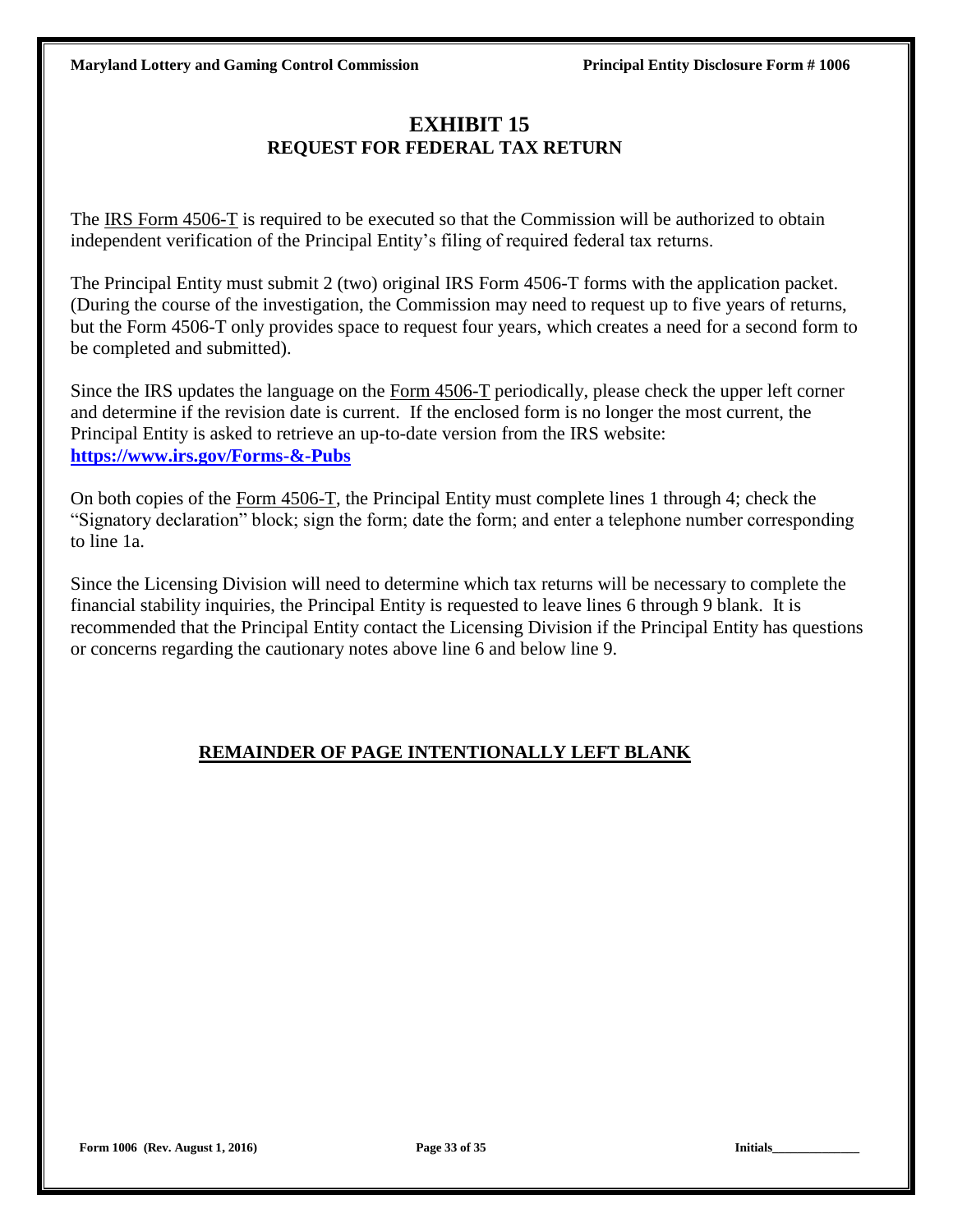# **SECTION G - APPENDICES**

# **Principal Entity Disclosure Form Appendices**

Attachments are appendices you are to provide or create. Attachments do not contain corresponding questions, exhibits or charts. Each document provided as an attachment must be presented in the same order as listed below provided to the Commission in the manner described above in **A.12** and **A.13** (separated, secure and labeled).

If an attachment is not applicable to the Principal Entity, indicate "N/A", then use **Exhibit 11** to explain why it is not applicable. All information shall be provided *in addition* to the exhibits that are to be submitted.

| Appendix       | <b>Appendix Description</b>                                                                                                                                                                                                                                                                                                                                                                                                                                                                                                                                                                         | <b>X</b> IF ATTACHED<br>(ALL FORMS ARE<br>MANDATORY) |
|----------------|-----------------------------------------------------------------------------------------------------------------------------------------------------------------------------------------------------------------------------------------------------------------------------------------------------------------------------------------------------------------------------------------------------------------------------------------------------------------------------------------------------------------------------------------------------------------------------------------------------|------------------------------------------------------|
| $\mathbf{1}$   | Description of Existing Litigation. Provide this information in addition<br>to both Exhibit 6.                                                                                                                                                                                                                                                                                                                                                                                                                                                                                                      |                                                      |
| $\overline{2}$ | Audited Financial statements for the last five years, including the<br>Principal Entity's last fiscal year. If audited financial statement do not<br>exist, then provide unaudited financial statements                                                                                                                                                                                                                                                                                                                                                                                             |                                                      |
| 3              | Annual reports for the last five years                                                                                                                                                                                                                                                                                                                                                                                                                                                                                                                                                              |                                                      |
| $\overline{4}$ | Description of Security Options.                                                                                                                                                                                                                                                                                                                                                                                                                                                                                                                                                                    |                                                      |
| 5              | Description of Existing Litigation. Description of any settled or closed<br>litigation against the Principal Entity for the past three (3) years. Also<br>describe any existing or settled or closed litigation for the past three (3)<br>years for any holding, intermediary, subsidiary or affiliate. A description<br>of any judgments against Principal Entity, holding company,<br>intermediary, subsidiary or affiliate for the past five (5) years. Describe<br>if any judgments were covered by insurance and if so the insurance<br>company. Provide this in addition to Exhibit $6 & 9$ . |                                                      |
| 6              | Audited Financial statements for the last five years, including the<br>Principal Entity's last fiscal year. If audited financial statement do not<br>exist, then provide unaudited financial statements.                                                                                                                                                                                                                                                                                                                                                                                            |                                                      |
| $\tau$         | Annual reports for the last five years                                                                                                                                                                                                                                                                                                                                                                                                                                                                                                                                                              |                                                      |
| 8              | Annual reports prepared on the SEC's form 10K for the last 5 years.                                                                                                                                                                                                                                                                                                                                                                                                                                                                                                                                 |                                                      |
| 9              | A copy of the last quarterly unaudited financial statement                                                                                                                                                                                                                                                                                                                                                                                                                                                                                                                                          |                                                      |
| 10             | Copy(ies) of any interim reports                                                                                                                                                                                                                                                                                                                                                                                                                                                                                                                                                                    |                                                      |
| 11             | A copy of the last definitive Proxy or information statement (SEC)                                                                                                                                                                                                                                                                                                                                                                                                                                                                                                                                  |                                                      |
| 12             | A copy of all registration statements for the last five years filed<br>in accordance with the Securities Act of 1933                                                                                                                                                                                                                                                                                                                                                                                                                                                                                |                                                      |
| 13             | Copies of all other reports prepared in the last five years by<br>independent auditors of the corporation                                                                                                                                                                                                                                                                                                                                                                                                                                                                                           |                                                      |